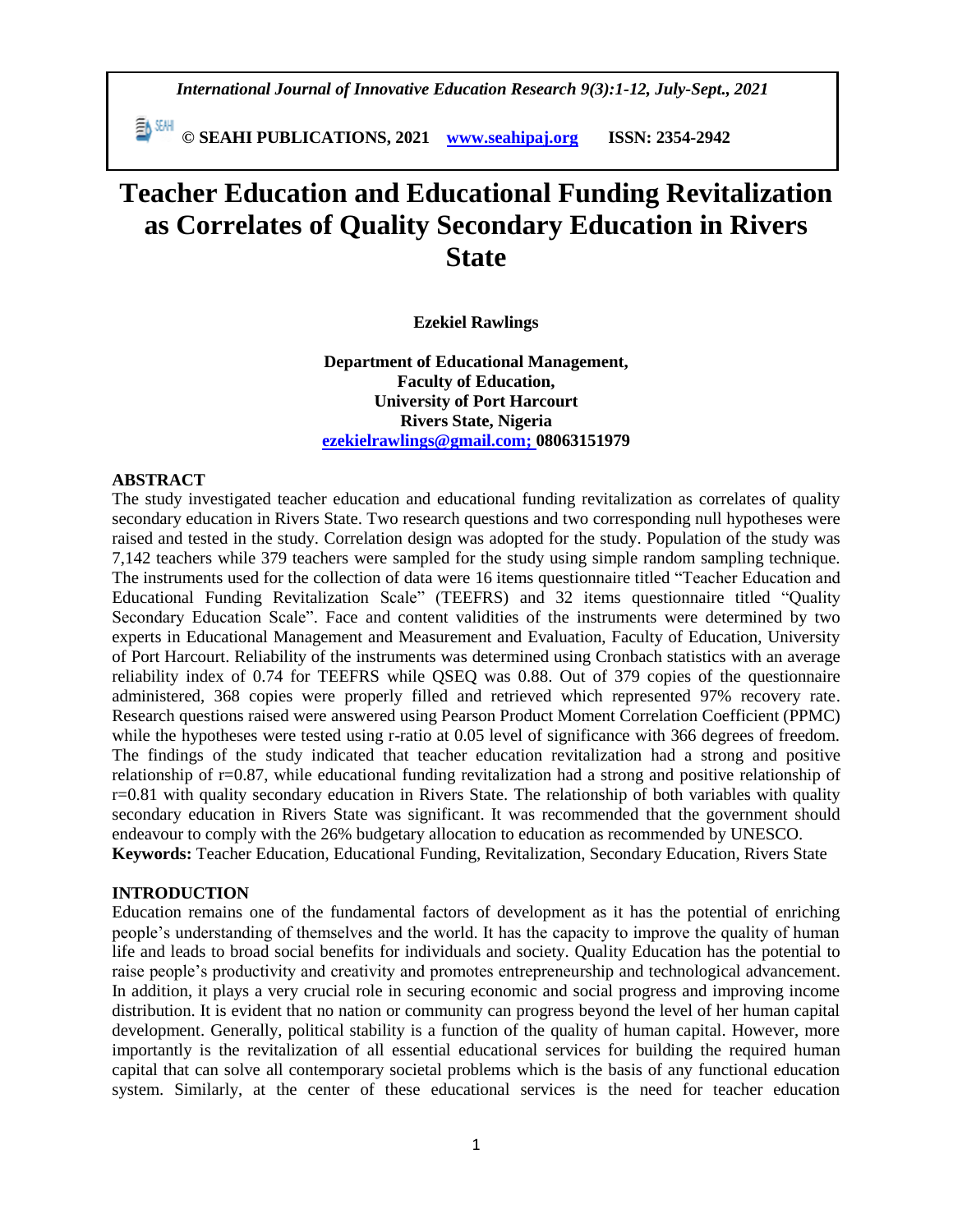revitalization and educational funding revitalization which are non-negotiable resources for a meaningful education system.

Teacher education refers to professional education of teachers towards attainment of attitudes, skills and knowledge considered desirable so as to make them efficient and effective in their work, in accordance with the need of a given society at any point in time. It includes training and or education occurring before commencement of service (pre-service) and during service (in-service or on-the-job). Every society requires adequate human and material resources to improve its social organizations, preserve its culture, enhance economic development and reform the political structures (Ogunyinka *et al.,* 2015) and this is non-negotiable for national growth and development.

Education is often seen as a prerequisite for quality manpower development and creation of wealth, a sure path to success in life and service to humanity. Thus, teachers have important role to play to adequately prepare the young for their roles in the society in order to achieve the set national objectives. Education is an inevitable tool for sustainable development and a vehicle for advancing the frontier of knowledge (Abdul-Kareem, 2001). In this regard, education is severally conceived and inculcated by people of varying backgrounds, ages, needs and aspirations for sustainable development. The potency of education is more evident in its globalization trends imbued with instrumental values of nurturing productive citizens for sustainable development and democracy. Education has been recognized as a process of imparting knowledge, skills and attitudes to the learners. Teachers' influence is always felt in every aspect of the society. The effectiveness of any educational system depends greatly on the educational attainment of teachers because no system of education can be qualitatively higher than the quality and commitment of its teachers.

Teacher education revitalization involves orientation which is the introductory phase in the process of assimilating new teachers into a school. This is where new teachers are welcomed and introduced into the system. It is aimed at educating them about the goals and responsibilities of the position they have been given. This orientation is usually done on the first day of work, where they are given a warm welcome in the form of an introduction to the school authorities and co-workers. Most times, a welcome party is also provided depending on the organization. Ingram (2009) posits that orientation means the direction in which something points, it is seen by some as the process of getting the newly employed teachers pointed to the right direction in order to meet the aims and objectives of the school. It is planned so as to acquaint the new teacher with the demands of his work setting. This orientation consist of the school polices and guidelines, mission statements, dress codes, ethics, working hours, parents policies, office equipments and stationeries, instructional materials, internet and e-mail use and so on.

Orientation programme revitalization aids newly employed teachers to become comfortable in their new place of work. It is also the process of integrating the new teachers into the visions and culture of the school. Orientation, aside the fact that procedural activities and Safety awareness are addressed, often takes place as an intensive full day training session. Uche (2018), is of the opinion that principals should provide orientation exercise for their teachers, adding that it is in such exercise that teachers gain insights into the mode of conduct of the school, gathers information which will enable him/her know the sort of issues or questions to be asked. She further states that orientation raises the enthusiasm of the new teacher.

Orientation programme revitalizations is designed to welcome the new teachers into their new work place. This exercise is aimed for new teachers to settle down on their new jobs easily without difficulties. The programme is used to create a friendly working environment between new and old teachers. Cheese (2018) advocates that orientation is the procedure involved in providing new teachers with information about their jobs, the members of staff and the organization as a whole. It is an avenue to clear doubts in the minds of the new teachers. Bedeian as cited in Ogbiji *et al.,* (2011) defines orientation as the process of introducing new teachers, to the organizations, their work units and their jobs. Orientation aims at enhancing comfort in the new teacher by reducing any anxiety or unresolved negative emotions because new teachers tend to exhibit tendencies of fear and reluctance to engage fully in their duties during their first days at work. Orientation programme revitalization is so necessary to lay a foundation for the new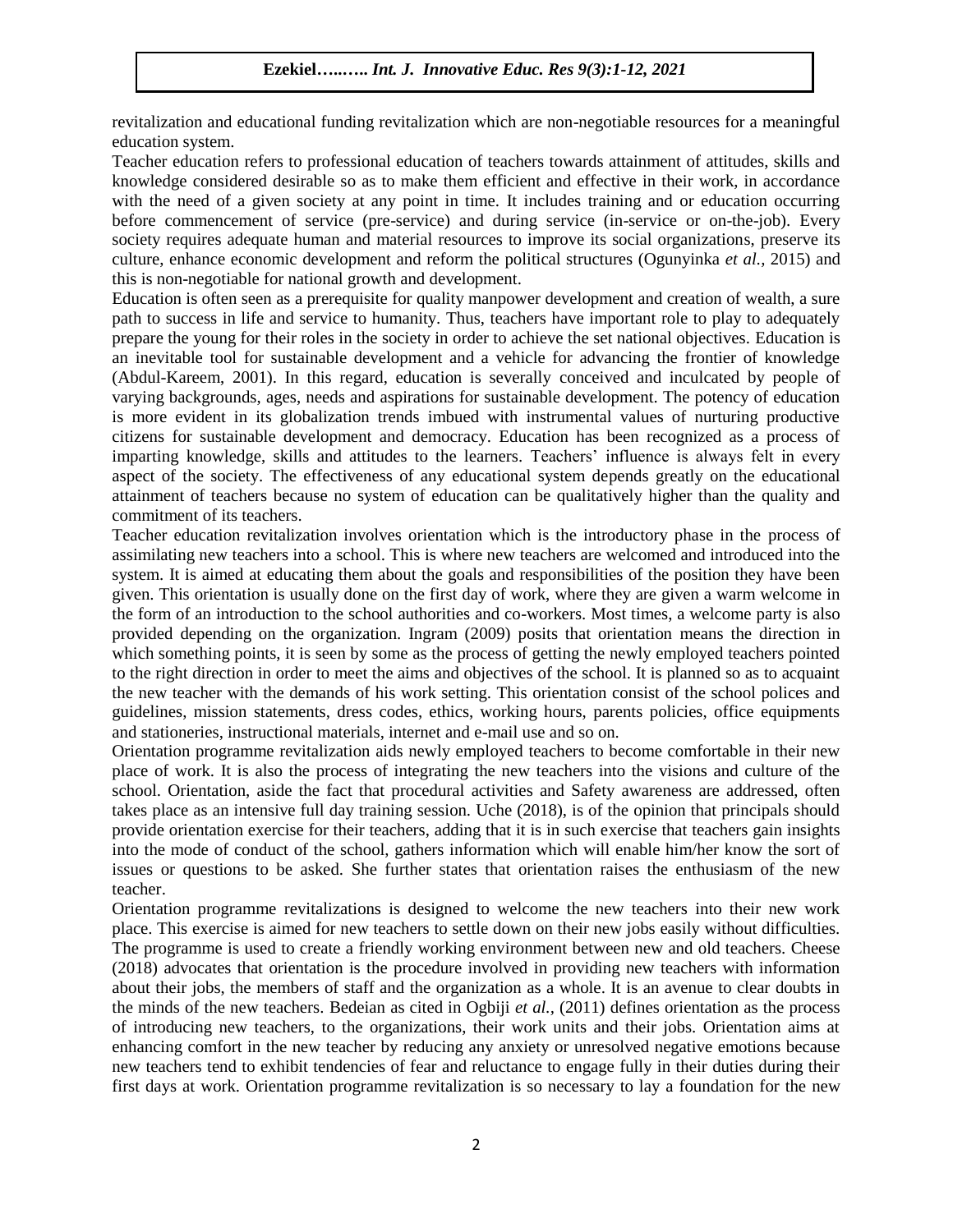employees, mainly to provide them with concise information about how things are done in the school so as to make them more comfortable in their teaching profession.

A good Orientation programme revitalization can develop impression on the school, just like a first impression of an individual helps to form a good relationship so also an impression of the school, creates a good relationship between the staff and new teachers, thereby making them adjust better. Furthermore, effective Orientation programme revitalization can have a lasting effect on absenteeism and turnover and also, enhance the performance of these new teachers because the rate at which they would have made mistakes will be reduced.

## **Objectives of Orientation Programme Revitalization**

Schools that provide orientation programme revitalization for their new teachers end up with higher levels of teachers who are productive, and with lower turnover rates. Orientation is designed to give new teachers a solid and strong foundation from where they develop a positive relationship. Orientation programme revitalizations enhances new teachers satisfaction when they are been instilled the organizational spirit of cooperation thereby reducing absenteeism, turnover rates which can hinder productivity. Orientation offers tentative information about the duties and responsibilities expected of the new teachers.

Orientation programme revitalization aids new teachers to be fully socialized, understand and accept the values of the school. This means that they are able to communicate effectively with their employers and co-workers, develop a sense of belonging in their new place of work, and also become enthusiastic of their job. Orientation programme revitalizations stills cognitive, affective and behavioural forms of learning into the new teachers. Cognitive learning in the sense that it will provide or instil information about the organization to them, Affective learning which will promote the development of positive attitudes towards their job and then Behavioural learning which will serve to betone the new teachers skills and abilities.

## **Importance of Orientation programme Revitalization**

Orientation programme revitalization lays the basic foundation for newly employed teachers to provide them with information about the school, their policies and culture, so as to make them be at easy in their teaching profession. Orientation bridges communication gap between the new employee's and the old/experienced teachers. Orientation contributes more by making teaching practice more productive. It boosts any teacher's confidence and helps them to adapt easily to their new environment. Orientation programme revitalization also ensures a smooth transition into the new workplace for the new teacher. Orientation programme revitalizations help the new teachers to learn the important details of the job and position. Orientation aids the new employees to do their paper work review handbooks, know the elements of their positions such as the restroom, parking arrangement, classrooms, cafeteria and so on. When new teachers are properly oriented, they make fewer mistakes and are more relaxed. Orientation provides opportunity for new teachers to meet and interact with role models who serves as coaches and mentors during the process.

# **Hindrances to Orientation Programme Revitalization**

Orientation programme revitalization can be seen as an avenue where principals can employ creativity and ideals of the school into the new teachers (Ogbiji & Ada, 2018). But unfortunately, because of logistics issues, this programme is not carried out effectively. Some of the challenges include:

- 1) Lack of finance to fund the programme in terms of refreshment.
- 2) Production of school rules and regulation booklet.
- 3) Invitation of resource persons.
- 4) Interference with school programmes.
- 5) Late arrival of new teachers.

# **Procedures of Orientation Programme Revitalization**

Noller (2017) lists the procedures of orientation to include:

- a. Tour Facility: New teachers need to be familiar with their school environment by being taken around to see the bathrooms, school eatery, offices, principals office, staff club and so on.
- b. Introduction to the school life.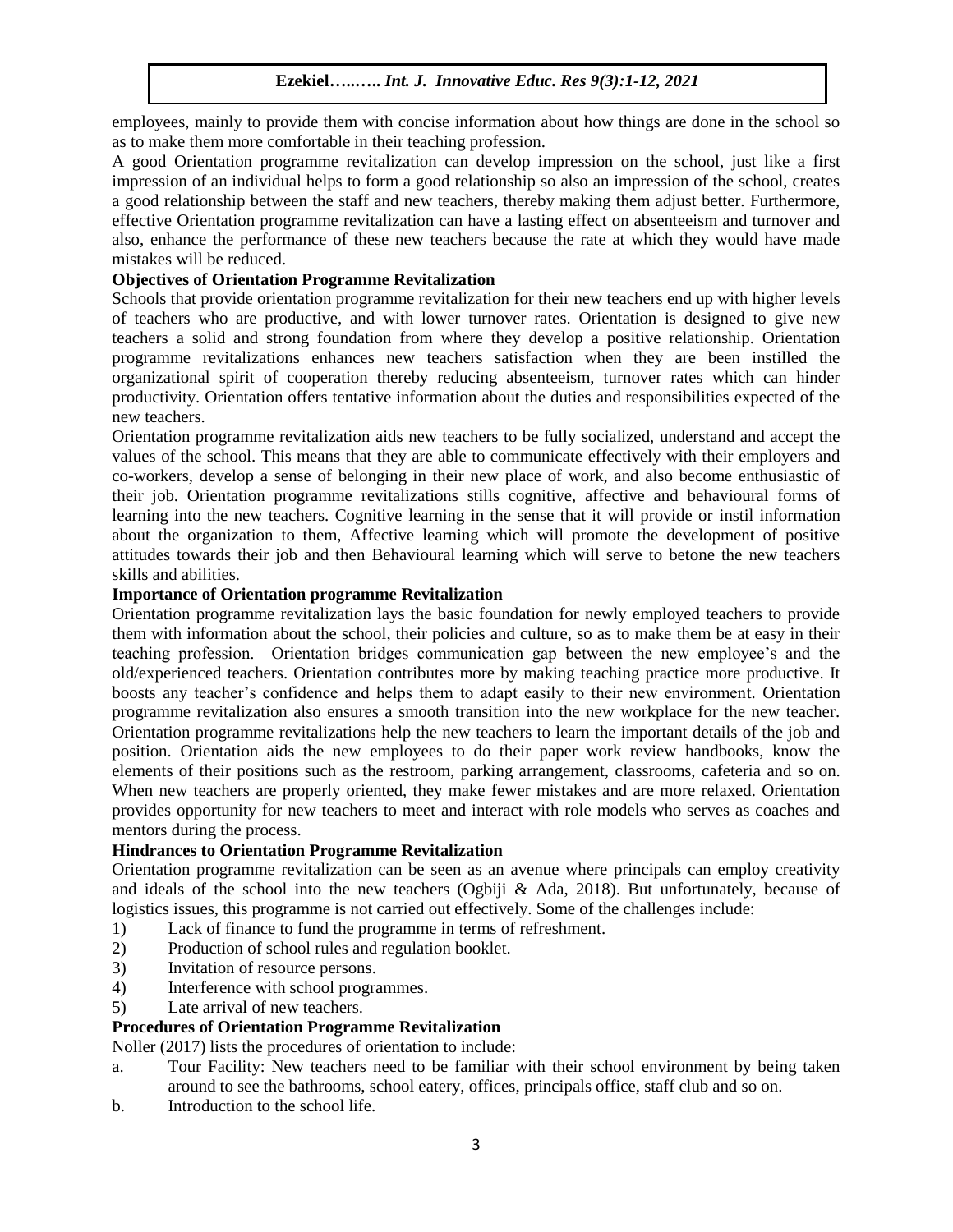- c. Acquainted to social activities of the school, such as parties, social gatherings, hang-out times, games and concerts. It is assumed that when a teacher is not properly socially integrated, their turn-over is low.
- d. Review Goals and Job Expectations: Orientation helps the new teacher get clarification on points he/she is not sure of.
- e. Introduce to co-workers: Schedule a formal meeting with the experienced staff's and department's the new teachers will work with.
- f. Reviewing of Handbook and Paperwork: A handbook consists of the school's rules and regulations.

Despite efforts to help new teachers succeed, some still experience problems such as feeling of isolation to lack of support from old/experienced teachers. Schools plan for orientation of teachers but despite those efforts many still encounter adjustment problems such as poor knowledge of what is expected of them, workloads they did not prepare for, lack of support from experienced teachers, all contribute to make them feel frustrated (Rubinstein, 2010) which effect can make them see teaching as unrewarding and stressful hence the reason and importance of Orientation programme revitalization to help new teachers acclimate to the school environment.

For the teaching profession to be an effective one in maximizing productivity, Orientation programme revitalization must be strictly adhered to so as to make teachers be at ease and bring out the best in themselves. When this knowledge is being inculcated into them, the outcome will be excellent and the goals of education will be maximally achieved.

# **Educational Funding Revitalization and Quality Secondary Education**

Educational funding need to come from different sources such as business, individuals, firms, government grants, school fees, proceed from school activities, community assistance, payment of educational tax, donations from individuals, charity organizations donation from external aid, alumni, levies and statutory allocation. When such funds are not available, it affects the overall funding of the school system most especially tertiary institution school system. Education funding is actually a process of raising different types of support for educational system. Resource could be mobilized through the following:

- 1. Submitting proposals to a typical donor agency is the most conventional way of getting support
- 2. Organizing fundraising events where guest are invited and request donations for the school.
- 3. Donation boxes could be made available to request small amounts of money from public
- 4. Collecting in-kind contribution such as used clothes, furniture, books, vehicles or even buildings
- 5. Volunteer support where volunteers provide their time and resources to support the work of the school.
- 6. Income from business-oriented projects of the school like selling of publications, offering consultancies, microfinance, micro insurance or micro-enterprise-based activities

Effective resource utilization is a priority for all professional services executives looking to optimize profit margins and improvement. Developing countries like Nigeria, Ghana, Togo, perceive education as vital and important tool for rapid development both at societal and national levels. Apart from the effect of education on national development, education is also perceived as a catalyst that brings about rapid socio-economic, political, scientific and technological development. Thus these countries perceive education as a factor of wholesome national development, an instrument for fast-tracking such development. Consequently most developing nations have been investing a lot of human and financial resources in support of aggressive drive to provide educational opportunities for their citizens at various levels. Broadly speaking, the term resources encompasses natural, physical, financial, human, and social resource, but the vast majority of the resources that make up the inputs to educational institutions are financial resources.

These resources can be further classified into two-funds from Government and funds from internal sources (non-governmental sources). Carrying out an educational funding strategy includes the following steps: identifying potential sources funds, actively soliciting pledges, following up on pledges to obtain funds, depositing these funds, and recording the transactions and any restrictions on their use. The process is generally governed by legal agreements at various stages. Education funding strategies and processes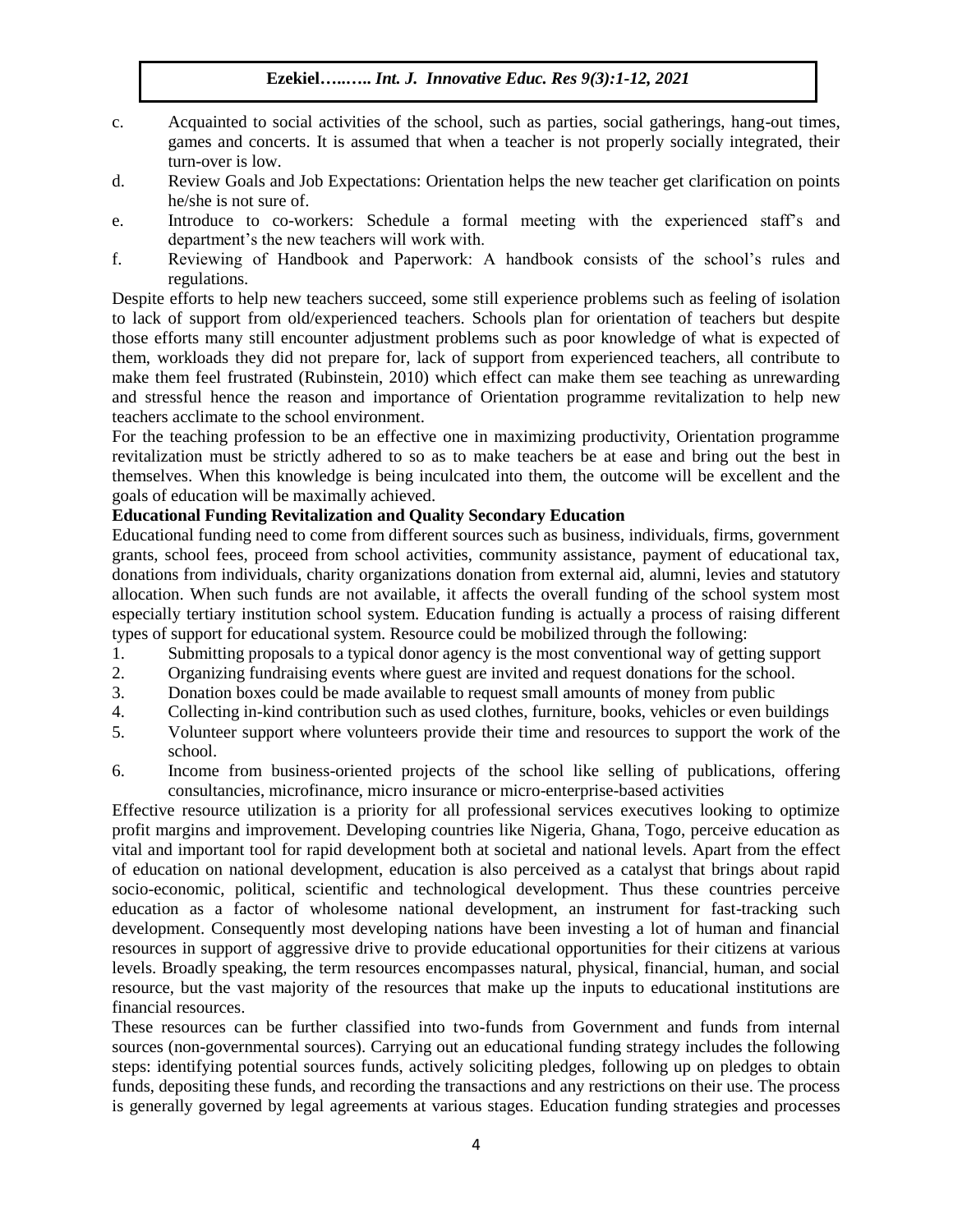may be constrained by parameters or rules established by the partners at the inception of the program and recorded in the character or initiating legal document. For example, these may require donors to contribute a minimum amount per year in order to have a seat on the governing body.

They may require separate accounts for different expected uses of funds, which would affect the recording of the deposits. Proper utilization of financial resources brings about quality education delivery. School administrators must be abreast with financial management to effectively utilize the scarce resources available in schools. Financial management is that management activity which is concerned with planning and controlling of an organization's financial resources.

Ebong in Liebovich (2014) did not differ so much when she defined financial management as the process of fund mobilization, allocation and judicious utilization for the achievement of defined educational goals. From the definitions above, it is clear that financial management involves the setting aside and allocation of money for specific purpose in the school system. School managers use funds to run the affairs of the school. They take decisions on what to use the monies for based on the needs of the school. The school manger should be very rationale in the management of school funds. He needs to have a knowledge of accounting and economic principles for effective rationale decisions. The school manager should aim at using the available financial resources in the school to overcome some perceived deficiencies in the existing system.

The benefits of financial resource in educational development are enormous. No organization can carry out its function effectively without adequate financial resources at its disposal. According to Obi (2013), without adequate financial resource, standards of education at any level shall be tantamount to a mirage that is, building castles in the air. Money is important in a school because it is used to provide all the physical, material and human resources in schools, maintain them and keep the services going.

In 2019, a novel virus known as "Corona Virus or Covid-19" exposed Africa and especially Nigeria to how decayed our educational system is and has failed us. While the rest of the world especially Europe and America were researching on how to develop vaccine to curb the virus, Nigeria on the other hand concentrated on how to lock the populace in their houses which would have been easily done like the rest of the world if before the pandemic we had had a good futuristic and functional education geared towards production and quality secondary education. If our educational system where to be well equipped and funded, if our teachers where well trained, if we had the latest technology in our schools, our attention would have been more focused on developing the vaccine than looking for how best to distribute food and other palliatives to the populace.

Schools were on shutdown all over the world, but on reopening of schools, other part of the world were quick to pick up from where they left it owing to the fact that although they were on lockdown, they continued school activities from home through online classes and this was only possible because of huge investment made in their educational sector unlike Nigeria where our educational system lack the required investment especially financially and this made a huge difference.

Alternative ways in which Nigerian schools would have coped perfectly during lockdown if the right investments were made in our educational system especially public schools are:

**Online learning:** Many schools and universities around the world opted to continue their normal classes on online platforms. This includes the use of online tools, such as group video programs, that allow teachers and students to meet and conduct classes over the internet. Another way that students continued their studies were through distance education, which uses online programs that replace instructors with educational material that students study on their own. An example of distance learning would be online classes or videos which students use on their own time, as opposed to meeting live with the teacher and other students.

**Free Online Programmes:** In light of the pandemic, and the interruption of normal education, many online educational platforms were advertising free educational tools for students around the world who were stuck at home. Companies were advertising free online courses to encourage students to continue learning at home, and websites such as UNESCO and Open Culture were creating lists of free online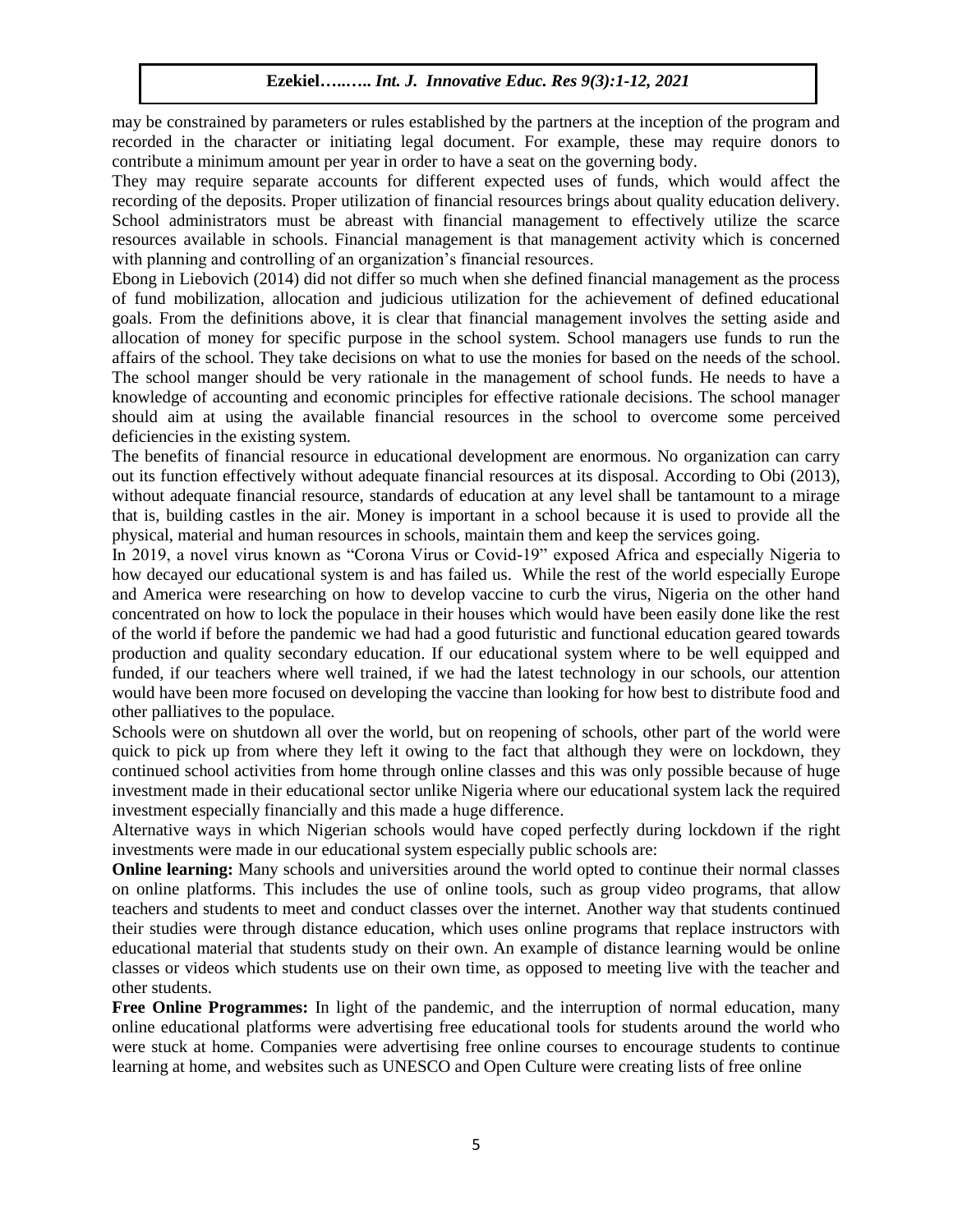courses and resources for anyone who wished to learn at home. With proper investment in our educational system, teachers would not find it difficult interacting with their students through these platforms and no time would have been lost on resumption.

Education in Nigeria is often times viewed as an exclusive service of the government. It has always been the belief of the public that the funding of education is the sole responsibility of the three tiers of government. Those who believe that the funding of education will be too cumbersome for government alone, agitated that there must be a paradigm shift to imbibe new core values that would align with other global realities of the rapid technological changes. Educational policies are not often government based. It has to do with demand. The fact is that policies cannot take place without conflict which is the brain child for new educational policies. It is based on the will of the people and since the policy makers in education and other stakeholders are in the business of providing education, it is, therefore, necessary for both parties to join hands in funding education and should not be exclusively left in the hands of the government.

Educational scholars have asserted that there is no amount of money that is enough to fund education in Nigeria. He, also, said that there is no amount of money that is too much to fund education. In his view, there is the rising need to involve corporate and other private organizations to partake in the funding of education as the task of funding education should be a collective responsibility by all stakeholders. The call by the various government institutions to inject adequate funds into the educational sector is expedient. Until government invests adequately in education, we cannot achieve our set goals. Funding is central to an efficient and effective education. Inadequate funding has been the bane of our educational growth and development at all levels of education.

For example, the problem of inadequate and dilapidated structures, inadequate facilities and equipment for teaching and learning as well as the welfare of staff in terms of remuneration and working environment all impedes the educational advancement in the country. On funding of education, one makes bold to say that the Federal Government owes it a responsibility to co-ordinate things that would promote educational growth and development in the country through the National Council on Education (NCE) which is made up of Ministers and State Commissioners of Education. It is necessary to stipulate in the National Policy on Education that the financing of education in Nigeria should be a joint responsibility of the Federal, State and Local Governments. Again, communities, corporate organizations and well placed individuals in the society should contribute their quota to the growth and development of education in the country by augmenting government's efforts through the provision of grants. Organizations such as Alumni associations should equally be encouraged to assist in this regard through the payment of levies that may include the institutional endowment funds to help in the funding of education in Nigeria.

Members of the public have been clamouring for private sector involvement in the provision, management and funding of educational services in Nigeria as it was enshrined in Section II Sub-section 109 of the National Policy on Education (NPE). It (The Policy) stipulates that education should be a joint responsibility of all levels of government and that the private sector which is an important segment of the society should, also be involved in this regard. According to Professor Imogie, University education is becoming very expensive to run as a result of the state of inflation and the declining purchase power of the naira. He suggested that government alone cannot bear the burden of financing education and that this is why the highly resisted Public Private Partnership (PPP) Initiative in funding of education should be reexamined.

It has been advocated that all the multinational companies operating in Nigeria should partner with the various governments towards funding education at the second and third levels of education in areas such as contributing money and encourage research and consultancy services in universities, provide laboratory equipment, computers and laptops to our secondary schools to help ameliorate the bottleneck in the funding of education among other essential issues. There is a greater need to establish research centres and have them fully equipped while funds should be made available to encourage innovations, functionality and performance. Aside from these research centres, effort should, also, be geared towards encouraging those who carry out these research programmes. Private organizations should be compelled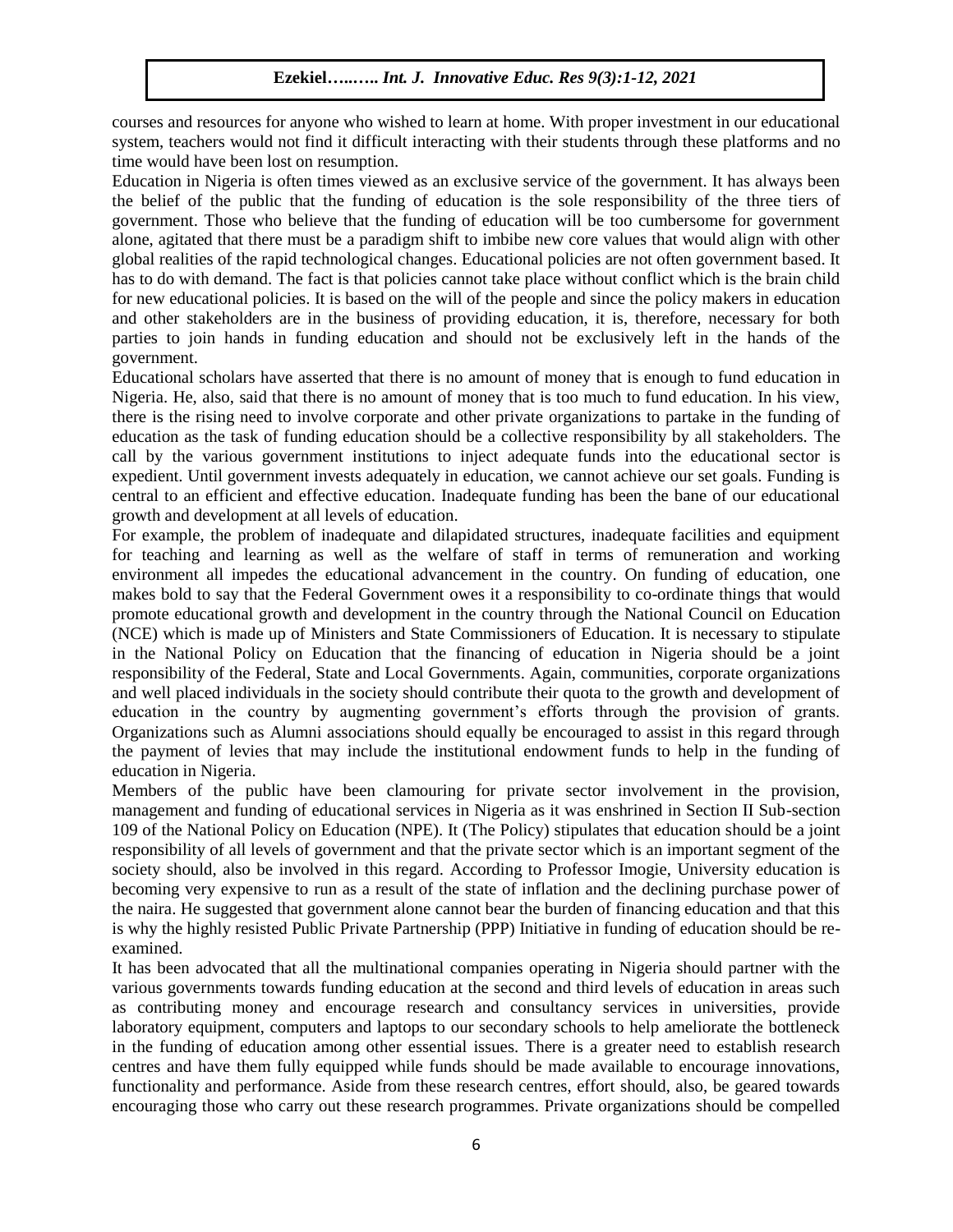to fund such programmes in order to help reduce some of the problems inherent in research. The government should review legislation on the public/private partnership so as to encourage growth and development in the education sector.

Though in the last three decades, education in Nigeria witnessed a significant growth in terms of expansion of access through increase in enrolment and establishment of additional institutions. However, it is sad to note that many of the indices that can guarantee qualitative education are not taken into consideration in the country's quest to meet quantitative target. It has been found that political factors are the main motives behind many of the expansion polices especially, in the university system (Ekundayo, 2008). In fact, capital projects to meet the expanding programmes could not take off and given the poor state of the country's budget to education, the current financing trend might not be sustained in the near future. The revenue from government allocations have to increase to meet this rising costs or else education at all levels will suffer setbacks either in total number of staff, in relative wage and salary increase or in capital and equipment. The fact remains that education in Nigeria has been experiencing loss of facilities, deterioration' of equipment and plants and uncompleted projects as a result of financial crises facing the system.

When all this pressure does not meet with increasing revenues, the results are obvious in the form of decreased efficiency and productivity and diminished services and output (i.e., teaching, scholarship and services, diminished working and living condition for professors, staff and students alike) (Adewale et al., 2006). In addition, in many public institutions of learning, students are found standing outside the classrooms receiving lectures thus their population has outstripped the classroom space that are available.

The implication of all these is that output from this investment process in education cannot actually achieve the goals that were set for it. It is a known fact that most of our institutions neither have a written or unwritten vision nor a mission statement to guide their activities. There is widespread shortage of qualified teachers, shortage of even classrooms, shortage of both pupils and teachers' furniture and a dearth of required funds teaching materials and textbooks. When The issue of Nigeria educational system today is raised, the first sets of thoughts that comes to mind are: decline in standards, deterioration off facilities, examination mal practices, mass promotion syndrome and the like before any other thing else. This calls for an in-depth study and analysis aimed at enlightening each and every stakeholders in the education system on how their actions and inactions have individually and collectively contributed to the collapsing state of education in Nigeria.

In recent time, the demand for formal education is so high because this social service is not only an investment in human capital, but also a pre-requisite for social relevance and correlates with economic development (Adeyemo, 2000). The belief that education is an engine of growth rests on the quality and quantity of educated people in any country. The Federal Republic of Nigeria (2014) in the National Policy on Education explicitly states that education is a government affairs in which free education is to be provided by the government at all levels when and practicable. The public sector is the major provider and financier of Education in Nigeria since it took over most of the schools in the country from primary to tertiary level in the mid 70s. This was based on the assumption that it is only the government that can effectively provide education appropriately given the externalities associated with it.

It is common knowledge today that for education, which is an instrument of change and National development to succeed presently and beyond, it must be adequately financed for the achievement of its goals. Adequate financial support is crucial as money must be made available for provision of meaningful leadership for improving educational administration, procurement of facilities, and payment of teaching and non-teaching personnel as well as making the educational system more responsive to the needs of different segments of the Nigerian populace.

The need to improve management practices also calls for more investment in the education sector. With the present status of finances in higher Education, there is the need for revolutionizing the management of educational institutions to make it more efficient and in line with present demand. The chief executive of the institutions should not be appointed on academic excellence alone but also because of previous managerial effectiveness in pursuing the ideals of quality, the Nigerian Educational Research and Development Council (NERDC) should be strongly supported in its efforts at curriculum reform towards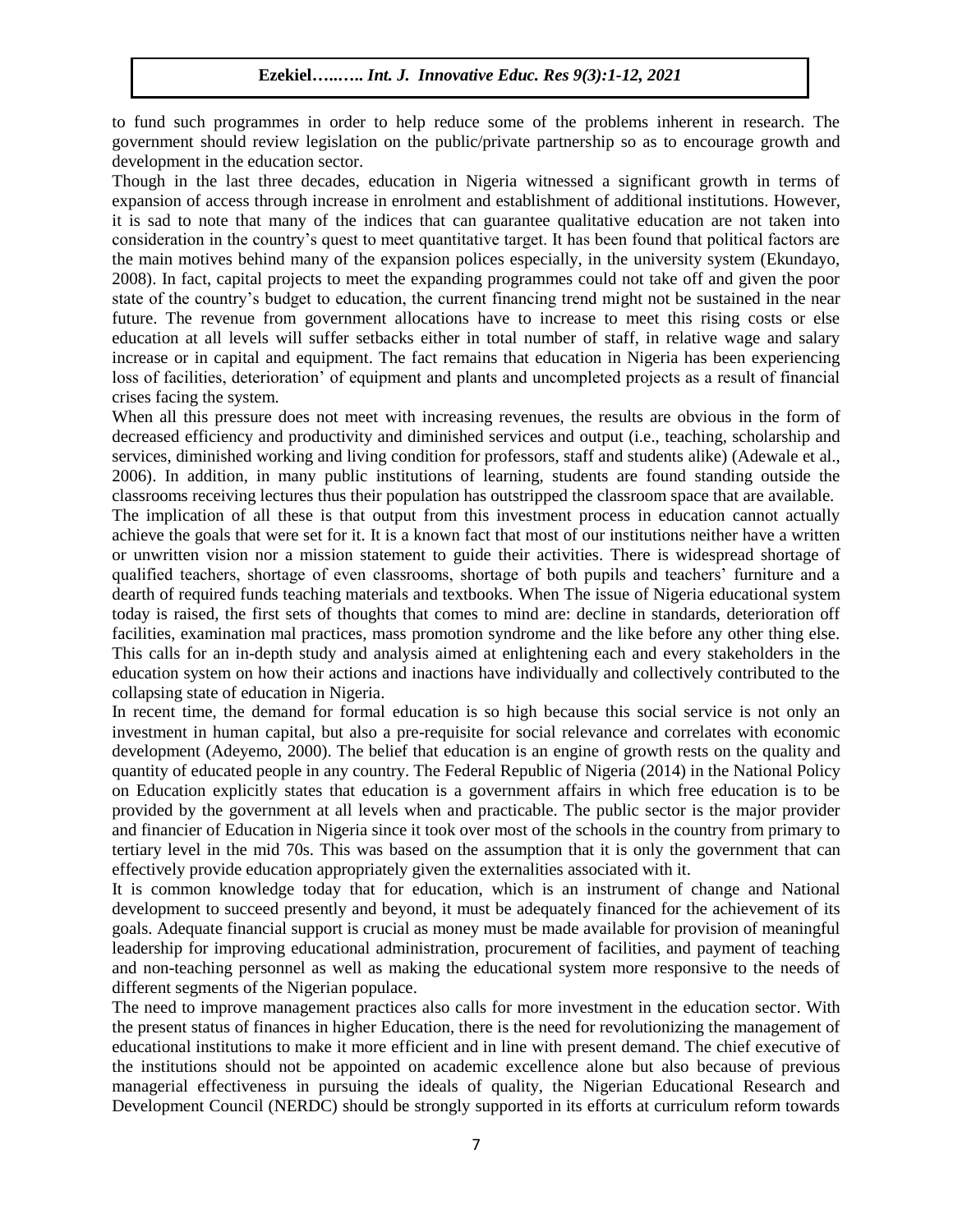greater relevance. Accountability must be enshrined in our socio-economic philosophies and policies if the proposed Universal Basic Education Scheme must take care of the problem of access.

The anti-corruption crusade initiated by the Obasanjo administration deserves to be widely supported. Teacher's low morale should be improved by providing them with good conditions of service and by remunerating them appropriately. Their professional growth and development should be encouraged by the government. In conclusion, Nigeria government must initiate and empower a Nigeria "Education Development Foundation" which will plan and finance as well as restructure educational system of Nigeria. The additional functions of this distinguished foundation would include national awards and prizes to first class education institution of Nigeria, first class scholars and scientist with first class achievements, first class principals and professors in educational institutions in Nigeria. Annual scholarship awards should be given on merit to outstanding graduates of secondary schools, colleges, polytechnics and universities of Nigeria.

An independent inspectorate committee should be put in place to monitor activities in schools as the existing inspectorate unit has seized to function effectively. Schools should be properly staffed and equipped. Applicants seeking job placement irrespective of grades obtained and institutions attended should be given fair and equal opportunity, to compete for placement. More modern learning aids such as computers, internet facilities, projectors among others should be provided in schools.

# **Aim and Objectives of the Study**

The study investigated teacher education and educational funding revitalization as correlates of quality secondary education in Rivers State. In specific terms, the objectives of the study were to:

- 1. examine the extent teacher education revitalization correlate with quality secondary education in Rivers State.
- 2. investigate the extent educational funding revitalization correlate with quality secondary education in Rivers State.

# **Research Questions**

The following research questions were raised and answered:

- 1. To what extent does teacher education revitalization correlate with quality secondary education in Rivers State?
- 2. To what extent does educational funding revitalization correlate with quality secondary education in Rivers State?

# **Hypotheses**

The following hypotheses were tested at 0.05 level of significance:

- 1. There is no significant relationship between teacher education revitalization and quality secondary education in Rivers State.
- 2. There is no significant relationship between educational funding revitalization and quality secondary education in Rivers State.

# **METHODOLOGY**

The study engaged correlation design. Population of the study was 7,142 teachers distributed across the two hundred and seventy six (276) public senior secondary schools spread across the three (3) senatorial zones in 23 Local Government Areas of Rivers State, Nigeria. Source: Department of Planning Research and Statistics Secondary Education management Board (SEMB) Port Harcourt, 2019/2020 academic session. There were 379 teachers sampled for the study using simple random sampling technique. The sample size was determined using Taro Yaamne formula for minimum sample size estimation. Instruments adopted for the collection of data was questionnaire tagged "Teacher Education and Educational Funding Revitalization Scale" (TEEFRS) with 16 items and "Quality Secondary Education Scale" with 32 items. The instruments were structured using the four point modified Likert scale of Very High Extent (VHE) =4 points , High Extent (HE) = 3points, Low Extent (LE) =2 points, Very Low Extent (VLE) =1 point. The face and content validities of the instrument were determined by two experts in Educational Management and Measurement and Evaluation, Faculty of Education, University of Port Harcourt. The reliability of the instruments was determined using Cronbach statistics as 30 copies of the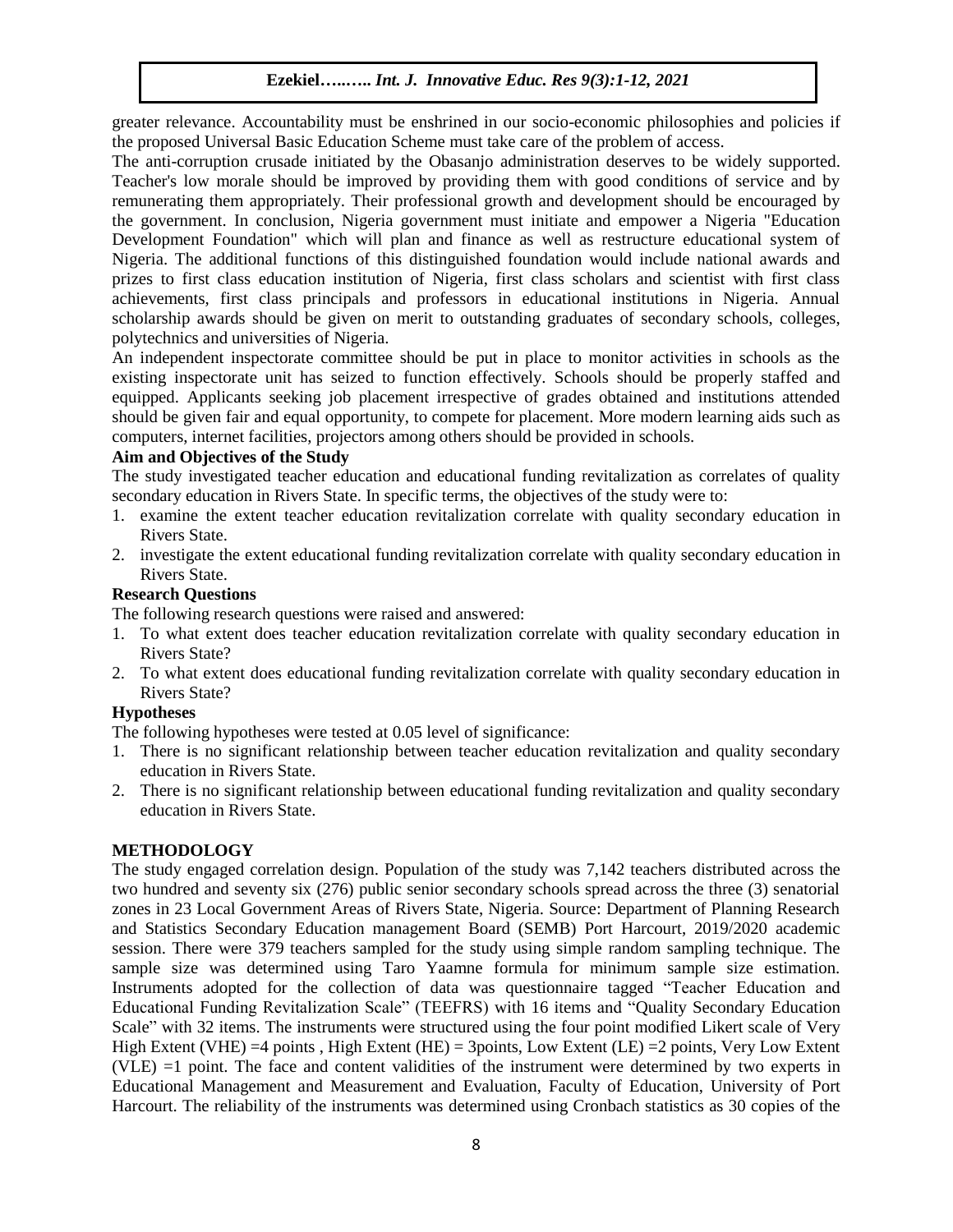instruments were administered to 30 teachers outside those selected as sample for the study. The reliability index for Teacher Education Revitalization was 0.74 and Educational Funding Revitalization was 0.73 which implied an average reliability of 0.74 while Quality Secondary Education was 0.88 and was considered adequate for the study. Out of 379 copies of the questionnaire administered by the researcher and two research assistants, 368 copies were properly filled and retrieved which represented 97% recovery rate and was adequate for the study. The research questions were answered using Pearson Product Moment Correlation Coefficient (PPMC) while the hypotheses were tested using r-ratio at 0.05 level of significance with 366 degrees of freedom.

## **RESULTS**

### **Answer to Research Questions**

**Research Question 1:** *To what extent does teacher education revitalization correlates with quality secondary education in Rivers State?*

## **Table 1: Pearson Product Moment Correlation Analysis on the Relationship between Teacher education revitalization and Quality secondary education in Rivers State**

| <b>Variable</b>      |           |       | $\nabla^2$ | n   | df  | $\nabla XY$ |      | <b>Decision</b>      |
|----------------------|-----------|-------|------------|-----|-----|-------------|------|----------------------|
| Teacher              | education | 10250 | 2345       |     |     |             |      |                      |
| revitalization $(X)$ |           |       |            |     |     |             |      |                      |
|                      |           |       |            | 368 | 366 | 2545        | 0.87 | <b>High Positive</b> |
|                      |           |       |            |     |     |             |      | Correlation          |
| Quality              | secondary | 10360 | 3423       |     |     |             |      |                      |
| education $(Y)$      |           |       |            |     |     |             |      |                      |

Data on Table 1 reveal a correlation coefficient  $= 0.87$ . This value is high and positive, indicating that there is high and positive relationship between the teacher education revitalization as correlate with quality secondary education. This implies that increase in teacher education revitalization correlates with quality secondary education in Rivers State.

**Research Question 2:** *To what extent does educational funding revitalization correlate with schoolcommunity relations in Rivers State?*

**Table 2: Pearson Product Moment Correlation Analysis on the Relationship between Educational Funding Revitalization and Quality Secondary Education in Rivers State**

| <b>Variable</b>          |       | $\mathbf{u}_2$ | n   | df  | `XY  |      | <b>Decision</b>      |
|--------------------------|-------|----------------|-----|-----|------|------|----------------------|
| Educational funding 9703 |       | 2213           |     |     |      |      |                      |
| revitalization $(X)$     |       |                |     |     |      |      |                      |
|                          |       |                | 368 | 366 | 2665 | 0.81 | <b>High Positive</b> |
|                          |       |                |     |     |      |      | Correlation          |
| secondary<br>Quality     | 10360 | 3214           |     |     |      |      |                      |
| advastion (V)            |       |                |     |     |      |      |                      |

education (Y)

Data on Table 2 reveal a correlation coefficient of  $= 0.81$ . This value is high and positive, indicating that there is high and positive relationship between the educational funding revitalization and quality secondary education. This implies that, increase in educational funding revitalization leads to corresponding increase in quality secondary education in Rivers State.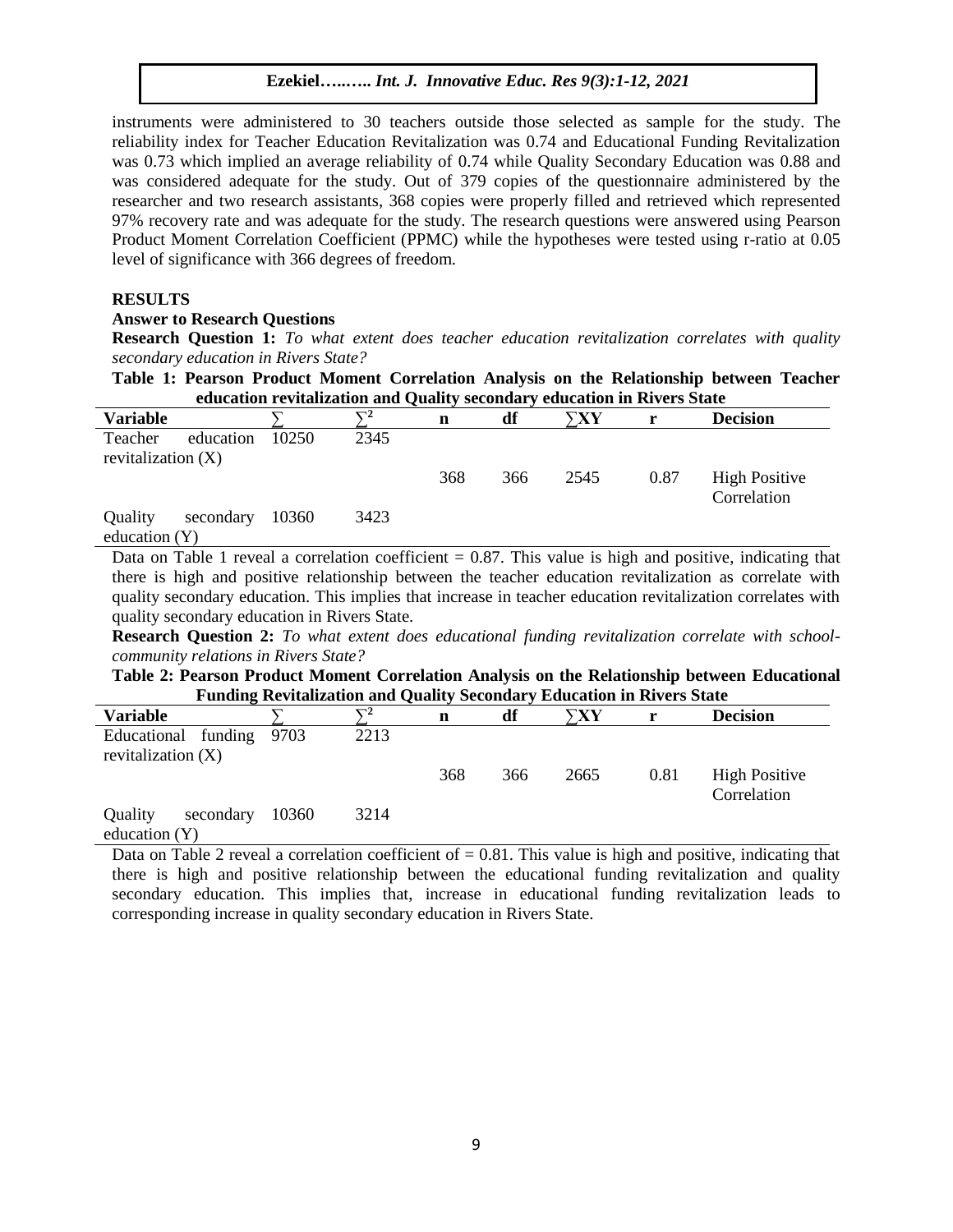#### **Test of Hypotheses**

**Hypothesis 1:** There is no significant relationship between teacher education revitalization and quality secondary education in Rivers State

**Table 3: Transformed r-ratio on the Relationship between Teacher Education Revitalization and Quality Secondary Education**

|                                 |           | Quanty Secondary Education |            |             |     |             |              |         |         |                        |
|---------------------------------|-----------|----------------------------|------------|-------------|-----|-------------|--------------|---------|---------|------------------------|
| <b>Variable</b>                 |           |                            | $\nabla^2$ | $\mathbf n$ | df  | $\Sigma XY$ | $\mathbf{r}$ | r-ratio | z-crit. | <b>Decision</b>        |
| Teacher<br>revitalization $(X)$ | education | 10250                      | 2345       |             |     |             |              |         |         |                        |
|                                 |           |                            |            | 368         | 366 | 2545        | 0.87         | 34.58   | 1.96    | Sig.<br>Rejected $H_0$ |
| Quality<br>education $(Y)$      | secondary | 10360                      | 3423       |             |     |             |              |         |         |                        |

Data on Table 3 reveal that a high positive relationship exists between teacher education revitalization and quality secondary education. To establish the significance of the relationship, r-ratio was computed and an index of 34.58 was obtained. This was compared to the critical z-value of 1.96 at 0.05 level of significance with a degree of freedom of 366, indicating that there is a significant positive relationship between teacher education revitalization and quality secondary education (calculated  $z = 34.58 <$  critical z  $= 1.96$  at p  $< 0.05$  and df  $= 366$ ). Therefore, the null hypothesis of no significant relationship between teacher education revitalization and quality secondary education is rejected. This implies that the relationship is positive and strong, and any increase in the teacher education revitalization tends to be accompanied by improvement in quality secondary education in Rivers State.

**Hypothesis 2:** There is no significant relationship between educational funding revitalization and quality secondary education in Rivers State.

| Table 4: Transformed r-ratio on the Relationship between Educational Funding Revitalization and |  |
|-------------------------------------------------------------------------------------------------|--|
| <b>Quality Secondary Education in Rivers State</b>                                              |  |

| <b>Variable</b>                                |       | $\nabla^2$ | $\mathbf n$ | df  | $\Sigma XY$ | $\mathbf{r}$ | r-ratio | z-crit. | <b>Decision</b>           |
|------------------------------------------------|-------|------------|-------------|-----|-------------|--------------|---------|---------|---------------------------|
| Educational<br>funding<br>revitalization $(X)$ | 9703  | 2213       |             |     |             |              |         |         |                           |
|                                                |       |            | 368         | 366 | 2665        | 0.81         | 29.05   | 1.96    | Sig.<br>Rejected<br>$H_0$ |
| secondary<br>Quality                           | 10360 | 3214       |             |     |             |              |         |         |                           |

education (Y)

Data on Table 4 reveal that a high positive relationship exists between educational funding revitalization and quality secondary education. To establish the significance of the relationship, r-ratio was computed and an index of 29.05 was obtained. This was compared to the critical z-value of 1.96 at the 0.05 level of significance with a degree of freedom of 366, indicating that there is a significant positive relationship between educational funding revitalization and quality secondary education (calculated  $z = 29.05 <$  critical  $z = 1.96$  at  $p < 0.05$  and df = 366). Therefore, the null hypothesis of no significant relationship between educational funding revitalization and quality secondary education is rejected. This implies that the relationship is positive and strong, and any increase in the educational funding revitalization tends to be accompanied by improvement in quality secondary education in Rivers State.

### **DISCUSSION**

### **Teacher Education Revitalization and Quality Secondary Education**

The study revealed that there is high and positive relationship between teacher education revitalization and quality secondary education in Rivers State. Teacher education revitalization involves orientation which is the introductory phase in the process of assimilating new teachers into a school. This is where new teachers are welcomed and introduced into the system. It is aimed at educating them about the goals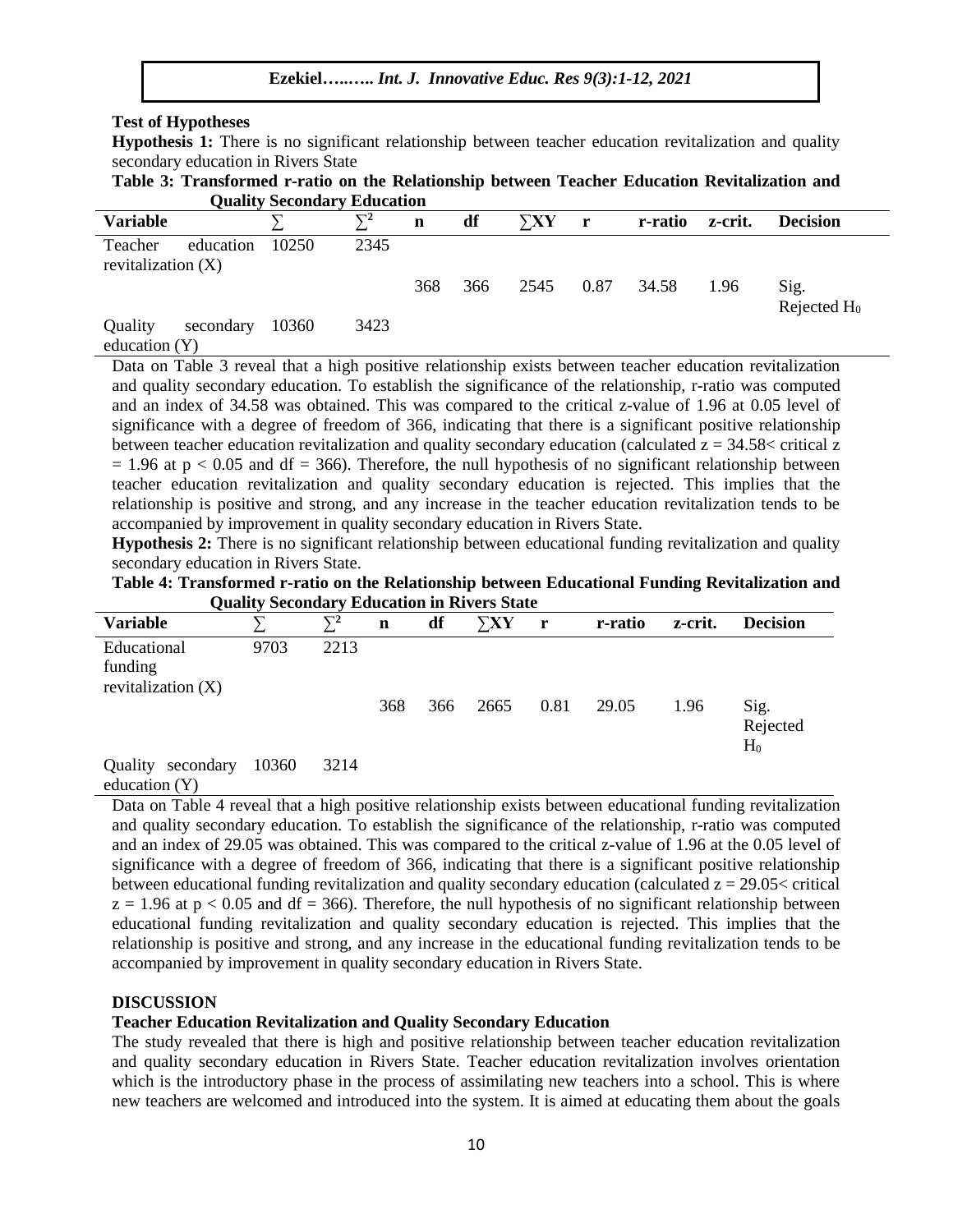and responsibilities of the position they have been given. This orientation is usually done on the first day of work, where they are given a warm welcome in the form of an introduction to the school authorities and co-workers. Most times, a welcome party is also provided depending on the organization. Ingram (2009) posits that orientation means the direction in which something points.

Teacher education revitalization is seen as an avenue where principals can employ creativity and ideals of the school into the new teachers (Ogbiji & Ada, 2018). But unfortunately, because of logistics issues, this programme is not carried out effectively. Despite efforts to help new teachers succeed, some still experience problems such as feeling of isolation to lack of support from old/experienced teachers. Teachers' participation in conferences, seminars and Workshop programme revitalizations as components of teacher development programme has been found to correlate positively with teacher output.

Locke cited in Akpan and Ita (2015) report that teachers' regular attendance in conferences, seminars and workshop programme revitalizations resulted in improvement of skills and hence quality output. It was also found that the greater the value placed on these aspects of staff development, the higher the attainment of quality output in terms of academic achievement. Similarly, Waton in Akpan and Ita (2015) study the influence of workshop programme revitalizations on teachers' job performance and reported a significant influence of Workshop programme revitalizations on teachers' output. Conversely, Ekpela in Akpan and Ita (2015) identify causes of poor quality output of teachers to include unpreparedness in terms of skills update, attendance at Workshop programme revitalizations/seminars and conferences.

Therefore, the null hypothesis of no significant relationship between teacher education revitalization and quality secondary education is rejected. This implies that the relationship is positive and strong, and any increase in teacher education tends to be accompanied by improvement in quality secondary education in Rivers State

# **Educational Funding Revitalization and Quality Secondary Education**

The study revealed that there is a high and positive relationship between educational funding revitalization and quality secondary education in Rivers State. Obi (2013) said that without adequate financial resource, standards of education at any level shall be tantamount to a mirage that is, building castles in the air. Money is important in a school because it is used to provide all the physical, material and human resources in schools, maintain them and keep the services going. The importance of financial resources in educational development is enormous. No organization can carry out its function effectively without adequate financial resources at its disposal.

Betty (2014) believed that education in Nigeria is often times viewed as an exclusive service of the government. It has always been the belief of the public that the funding of education is the sole responsibility of the three tiers of government. Those who believe that the funding of education will be too cumbersome for government alone, agitated that there must be a paradigm shift to imbibe new core values that would align with other global realities of the rapid technological changes. It is common knowledge today that for education, an instrument of change and National development to succeed presently and beyond, it must be adequately financed for the achievement of its goals. Adequate financial support is crucial as money must be made available for provision of meaningful leadership for improving educational administration, procurement of facilities, and payment of teaching and non-teaching personnel as well as making the educational system more responsive to the provision of needs and desires of different segments of the Nigeria populace (Barett, 2016).

Therefore, the null hypothesis of no significant relationship between educational funding revitalization and quality secondary education is rejected. This implies that the relationship is positive and strong, and any increase in the educational funding revitalization tends to be accompanied by improvement in quality secondary education in Rivers State.

## **CONCLUSION**

The following conclusion was made based on the findings of the study:

The revitalization of teacher education and educational funding had a strong and positive relationship with quality secondary education in Rivers State. The relationship was also significant at 0.05 level of significance and 366 degrees of freedom.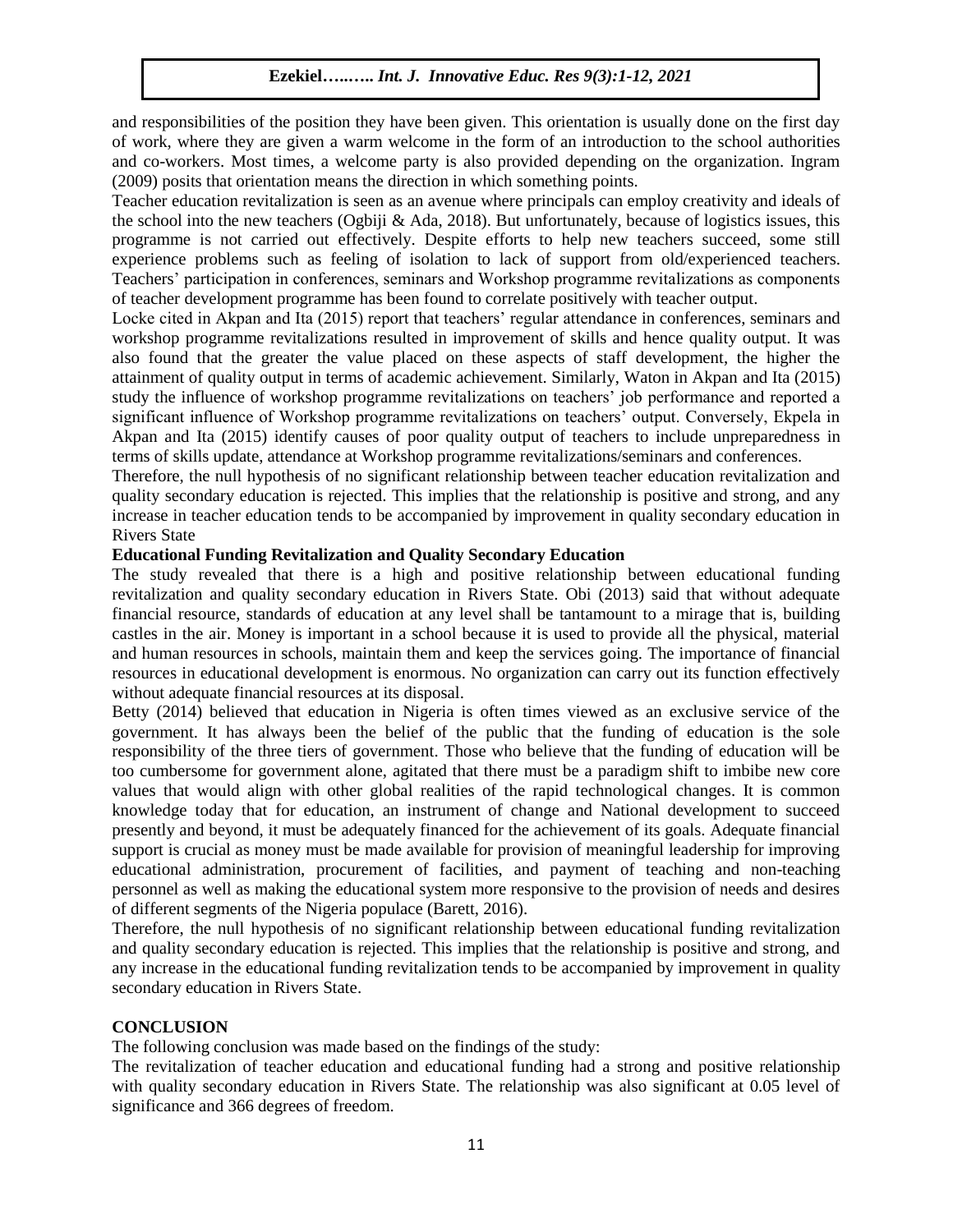#### **RECOMMENDATIONS**

The following recommendations were made in line with the findings of the study:

- 1. It is important that school managers should lay emphasis on teacher education on regular basis so as to promote the quality of secondary education in Rivers Sate.
- 2. There is need for the government to increase educational funding to 26% as recommended by UNESCO as funding benchmark or more as this will help in the procurement of necessary educational resources that will be used to uplift the quality of secondary education in Rivers State.

#### **REFERENCES**

- Abdul Kareem, A. Y. (2001). *Nigeria University and the Development of Human Resources*. In N. Nwagwu, E. T. Ehiametalor, M. A. Ogunu & M. Nwadiani (Eds). *Current issues in education management in Nigeria*. Amik Press
- Adewale, T. O., Obadare, S. O., Akunniyi, A. R. & Iweha, C. C. (2006). Gender sensitivity as a means of boosting female use of Nigerian tertiary institutions' library: Gateway Library Journal, 9(1), 60- 71
- Adeyemo, D. A (2000). Job involvement, career commitment, organizational commitment and job satisfaction of the Nigeria police: A multiple regression analysis. *Journal of Advance Studies in Educational Management, 5*(6), 34-41
- Akpan, C. P. & Ita, A. A. (2015). Teacher professional development and quality universal basic education in Lagos State: *Nigeria Global Journal of Arts, Humanities and Social Sciences 3(9), 65-76*
- Barrett, S. A. (2016). *Tips on effective mentoring.* [http://inservice.ascd.org/ten-tips-on-how-to-effectively](http://inservice.ascd.org/ten-tips-on-how-to-effectively-mentor-new-teachers)[mentor-new-teachers](http://inservice.ascd.org/ten-tips-on-how-to-effectively-mentor-new-teachers)
- Cheese, P. (2018). *Talent, a prerequisite for high performing companies: Management Today, 2*(1), 38– 42
- Ekundayo, T. A. (2008). Expanding access to higher education in Nigeria: The question of quality control. *Journal of Reforming Higher Education in Africa, 22*, 36
- Federal Republic of Nigeria (2014). *National Policy on Education*. NERDC Press
- Ingram, D. (2009). *Orientation vs mentoring: Demand Media.* [http://smallbusiness.chrom.com.defines](http://smallbusiness.chrom.com.defines-orientation-usmentoring-10497.html/)[orientation-vs mentoring-10497.html](http://smallbusiness.chrom.com.defines-orientation-usmentoring-10497.html/)
- Liebovich*, B. (2014). The contributions of the McMiIllan Sisters to early years education in England: Comprehensive Education, 56(3), 529*
- Noller, M. (2017). Mentoring: A renaissance of apprenticeship. *The Journal of Creative Behaviour, 6(3), 56-71*
- Obi, E. (2013). *Educational planning in contemporary Nigeria*. Computer Edge Publishers
- Ogbiji, J. E. & Ada, M. J. (2018). The role of creativity in effective management of education: *Nigeria Journal of Research & Production*, *13, (1), 68-77*
- Ogbiji, J. E., Eyo, M. B. & Oko, P. I. O. (2011). The extent of implementation of orientation programme among public and private secondary schools in Cross River State of Nigeria: *African Research Review, 5*(2), 215-224
- Ogunyinka, E. K., Okeke, T. I. & Adedoyin, R. C. (2015). Teacher education and development in Nigeria: An analysis of reforms, challenges and prospects. *Education Journal, 4*(3), 111-122
- Oyebamiji, M. A. & Adekola, G. (2018). *Fundamentals of community development in Nigeria.* University of Port Harcourt Press
- Rubinstein, G. (2010). *Beyond survival: How to thrive in middle and high school for beginning and improving teachers.* McGraw-Hill
- Uche, C. M. (2018). Developing a functional teacher mentoring culture: *African Journal of Educational Research and Development* (AJERD) *2(1), 101-104*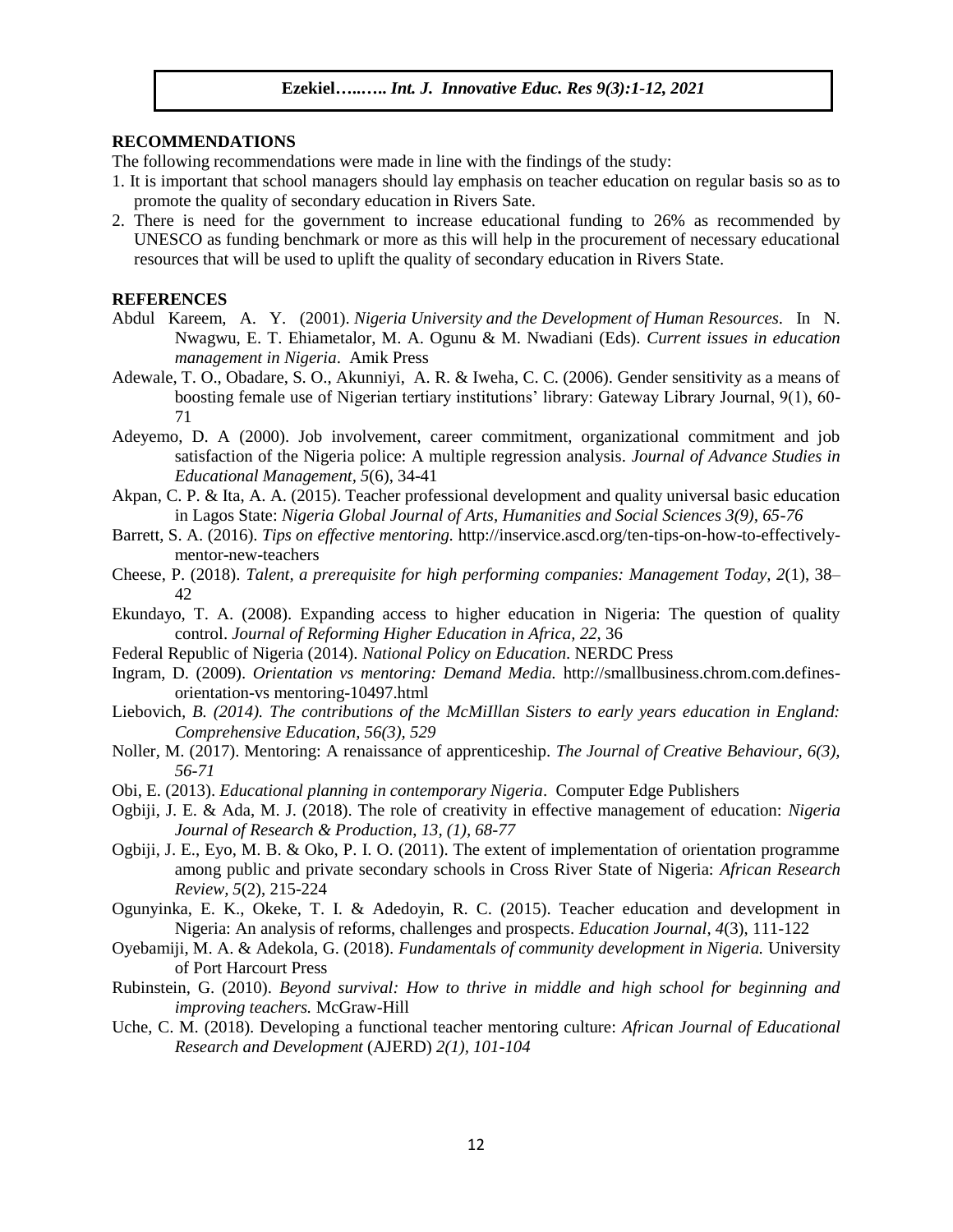**© SEAHI PUBLICATIONS, 2021 [www.seahipaj.org](http://www.seahipaj.org/) ISSN: 2354-2942**

# **Material Resources Management for Effective Teaching and Learning in Nigerian Tertiary Education: Implications for Quality Tertiary Education Delivery**

**Catherine U. Osuji<sup>1</sup>** & **Iheanyichukwu Catherine<sup>2</sup>**

**Department of Educational Management Faculty of Education, Rivers State University Nkpolu-Oroworukwo, Port Harcourt, Nigeria Email: <sup>1</sup> [catherine.osuji@ust.edu.ng/](mailto:catherine.osuji@ust.edu.ng)[cathyosuji@gmail.com](mailto:cathyosuji@gmail.com)** 2 **[catherineiheanyichukwu@gmail.com](mailto:catherineiheanyichukwu@gmail.com) Phone No. 08033090298, 08036775302**

## **ABSTRACT**

The poor management of material resources is manifested in the large number of obsolete and unserviceable equipment prevalent in school stores. The outcome of inappropriate management of material resources is dearth of functional tools and equipment and this cripples effective teaching/learning and students' acquisition of deserved skills. This study was carried out to determine material resource management for effective teaching/learning in tertiary education in South-South States of Nigeria. Three research questions were developed and answered. Three null hypotheses were formulated and were tested at 0.05 level of significance. The population of the study is 42 persons. The sample size of the study is still 42 persons. This is because of the manageability of the population size. The data collected were analyzed using mean to answer the research questions and t- test statistics to test the null hypotheses. The findings of the study showed that all the 50 items of the questionnaire on planning, organizing, controlling and coordinating were agree by respondents as needed in management of material resources for effective teaching/learning in tertiary education. The results of the null hypotheses tested revealed that there was no significant difference in mean responses of the respondents on the planning, organizing, controlling and coordinating strategies for proper management of material resources for effective teaching/learning in tertiary education. The study recommended that government through the ministry of education should organize workshop on the findings of this study for lecturers and instructors to enhance their knowledge and skills on management of material resources. Also, in the educational administrators in the state should ensure that lecturers are skilled in planning, organizing, controlling and coordinating of the use of material resources tertiary education in the state. School administrators should be encouraged to develop methods of prudent material resource management to increase their efficiency in tertiary education.

**Key words:** Material Resource, Management, Effective Teaching, Tertiary Education, Quality Education

# **INTRODUCTION**

Education is unarguably a useful instrument in the hands of the society to help meet her need and aspiration, and also an indisputable positive bearing her economic growth and poverty alleviation. Tertiary education contributes to social and economic development through four major missions:-The formation of human capital (primarily through teaching);-The building of knowledge bases (primarily through research and knowledge development);-The dissemination and use of knowledge (primarily through interactions with knowledge users); and-The maintenance of knowledge (inter-generational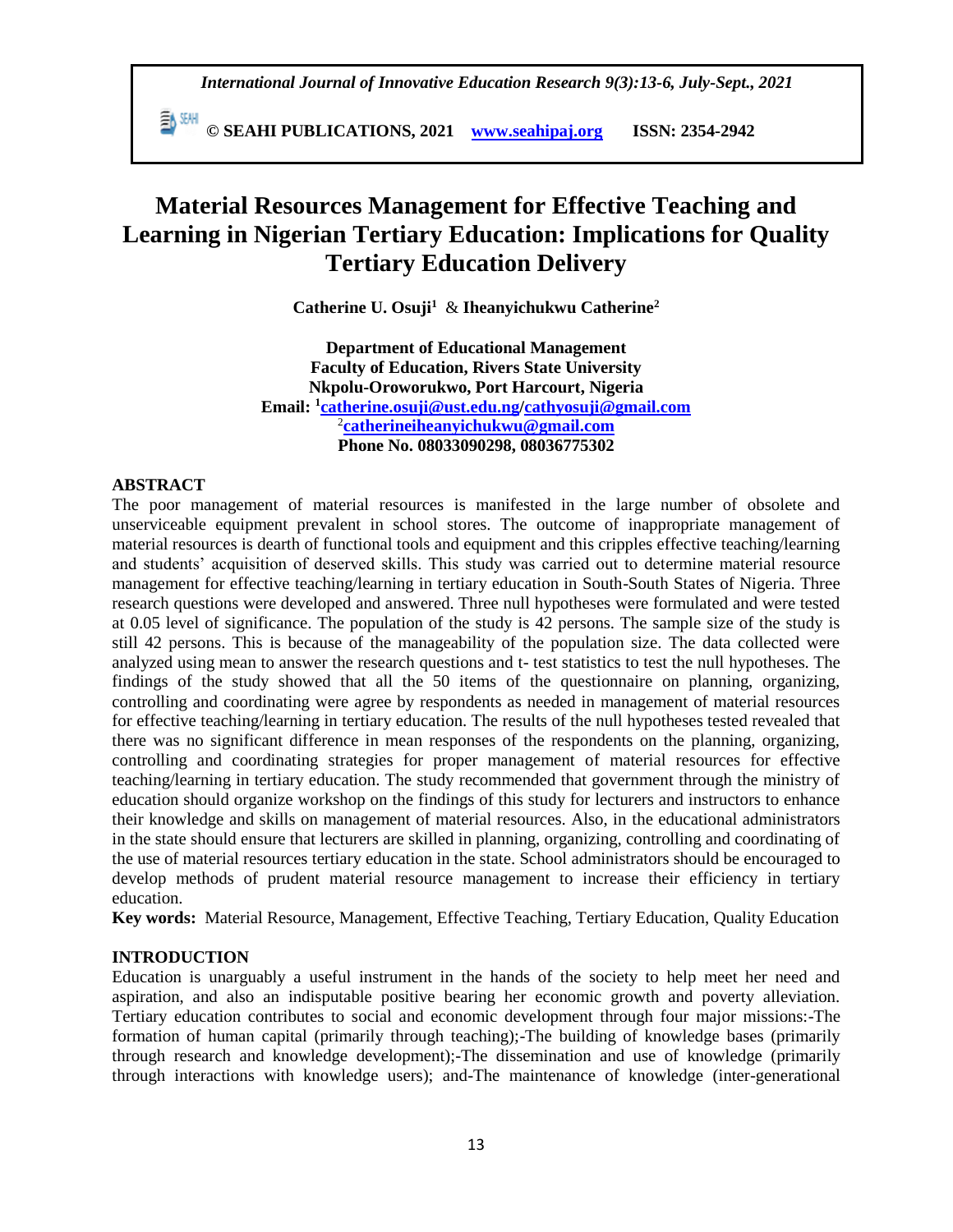storage and transmission of knowledge).The tertiary education or institution is commonly referred as higher education.

Higher Education covers all organized learning activities at the tertiary level. The Nigerian National Policy on Education (2004) defined tertiary education to include, universities, colleges of education, polytechnics and monotechnics. According to the Nigerian National Policy on Education, the major objectives of tertiary education were: a) To contribute to national development through high-level relevant manpower training. b) To develop and inculcate proper values for the survival of the individual and society. c) To develop the intellectual capability of individual to understand and appreciate their local and external environment. d) To acquire both physical and intellectual skills which will enable individuals to be self-reliant and become useful members of the society. e) To promote and encourage scholarship and community services. f) To forge and cement national unity; and g) To promote national and international understanding and interaction. Basically, in Nigeria, higher education is synonymous with the universities, the colleges of education and the polytechnics. Higher education in the country is currently provided by both private individuals and agencies such as religious organizations and the states and the federal governments.

These resources are of great important to teaching and learning. This involves facilities that are used to develop and add value to people. It includes physical assets like laboratories, libraries, instructional tools, writing materials, classrooms, etc used to develop student academic performance. Material resources are also seen as physical resources utilized by educational institutions in the process of implementing educational programmes. They act as ancillaries for the achievement of educational goals and objectives. Educational material resources are the integral part of a well-organized school system. It could be understood to be any material which is used to facilitate the overall teaching and learning process in schools. They include textbooks, visual aids, charts, maps, laboratories equipment, chalkboard/ whiteboard, playground and other materials applicable in education system.

Usman (2016) sees material resources as the tangible resources that can easily be seen and observed in any educational institution, such as classroom, staff office, vehicles, health centres, library, laboratories, instructional facilities and so on which directly or indirectly contributes to the achievement of educational goals and objectives. The school system may not attain its set out goals without proper management of materials resources No school can operate in a vacuum, the buildings, furniture, teaching aids, and several other materials are needed before a school can be said to be operational. However, the term school plant management is often adopted by most school administrators without adequate knowledge of the complexities involved Knezevich (2006) explained that school plant does not necessarily mean the school buildings alone, it is the provision of safe structure, adequate sanitary facilities, adequate shelter, balanced visual environment, appropriate thermal environment, room for work and play, the various types of equipment and materials on hand in school, the size of the learning classroom within the school building, as well as the nature of the classroom environment. All of these constitute the focus the material resource management in a school. Material resource management is therefore the process of ensuring that building and other technical systems support the operations of the organization. In most Nigeria public schools especially the primary and secondary, it is a common sight to see chairs and tables littered everywhere in the school premises, broken windows and doors, dilapidated buildings with cracked walls and leaking roofs, exposed electrical fittings, unkept bushes and lawn as well as a picture of total neglect of the school facilities.

### **Statement of Problem**

Despite the efforts of government and non-governmental organisation in provision of school materials or resources, there is still problems in the management of the resource or materials. Some of the tertiary education management lack the managerial strategies in managing the materials resources in teaching and learning. Lack of control, proper planning, lack of organisational skills and coordinating skills have hindered effective management of material resources for teaching and learning in tertiary education delivery.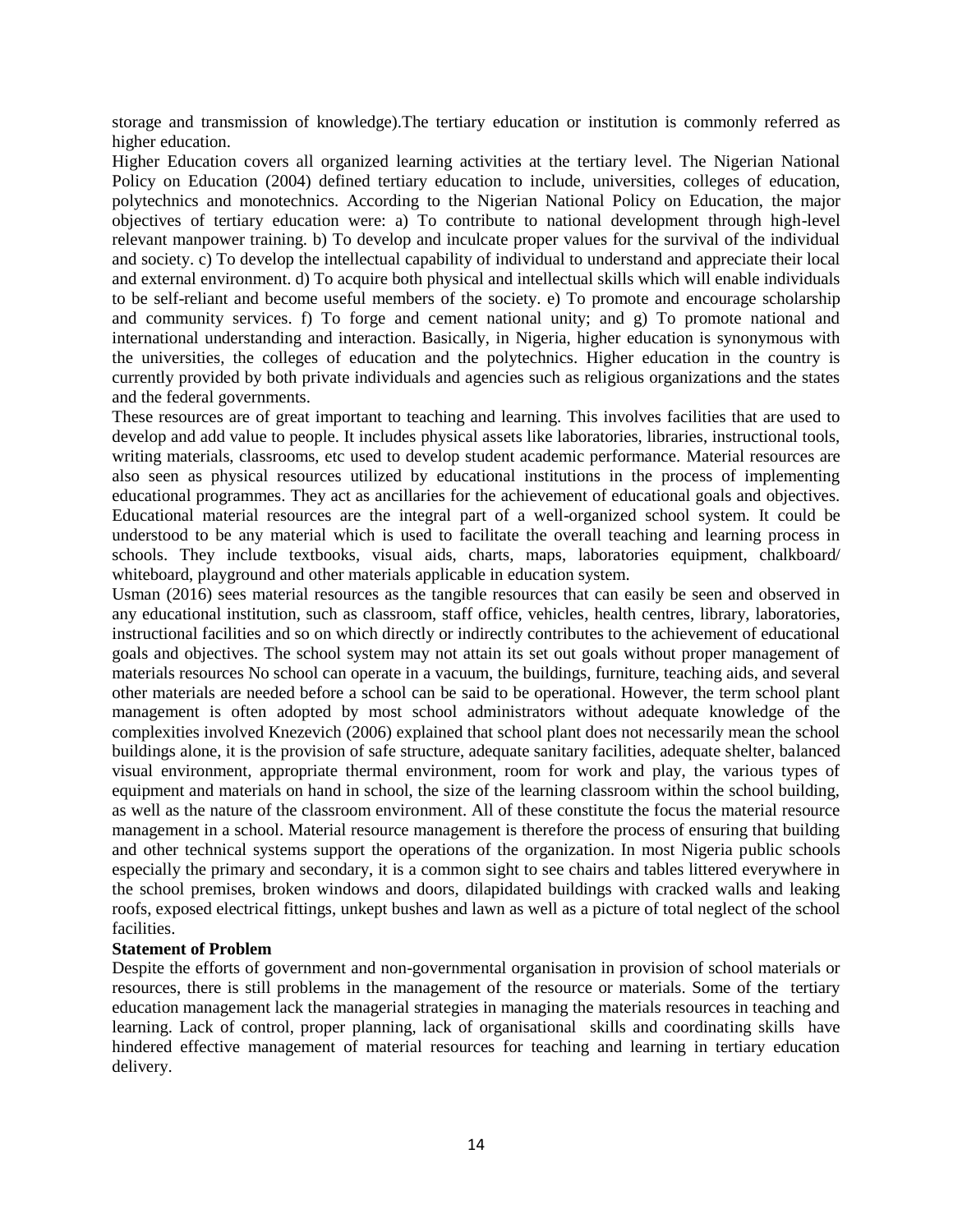# **Purpose of the Study**

The main purpose of the study is to examine material resources management for effective teaching and learning in Nigeria tertiary education: implications for quality tertiary education delivery. The specific objectives are to:

- 1. Identify the planning strategies needed for proper management of material resources in teaching and learning in tertiary education.
- 2. Examine the organisational strategies that will help in the management of material resources for effective teaching and learning in tertiary education
- 3. Determine the controlling strategies needed for proper management of material resources for effective teaching and learning in tertiary education.

# **Research Questions**

The study answered to the following research questions.

- 1. What are the planning strategies needed for proper management of material resources in teaching and learning in tertiary education?
- 2. What are the organizational strategies that will help in the management of material resources for effective teaching and learning education?
- 3. What are the controlling strategies needed for proper management of material resources for effective teaching and learning tertiary institution?

## **Hypotheses**

The following null hypotheses were formulated to guide the study and was tested at 0.05 level of significance.

- **Ho1:** There is no significant difference in the mean responses of lecturers and instructors of higher education, on the planning skills needed for proper management of material resources.
- **Ho2**: There is no significant difference between the means responses of lecturers and instructors of higher education, on the organization skills that will help in management of material resources for effective teaching/learning in tertiary in education.
- **Ho3**: There is no significant difference between the mean responses of lecturers and instructors on the controlling skills needed for management of material resources for effective teaching and learning in higher education.

# **Conceptual Framework**

### *Tertiary Education in Nigeria*

In the current National Policy on Education according to Federal Government of Nigeria (2004), defined tertiary education to include, universities, colleges of education, polytechnics and monotechnics. According to the Nigerian National Policy on Education, the major objectives of tertiary education were: a)To contribute to national development through high-level relevant manpower training. b)To develop and inculcate proper values for the survival of the individual and society. c)To develop the intellectual capability of individual to understand and appreciate their local and external environment. d)To acquire both physical and intellectual skills which will enable individuals to be self-reliant and become useful members of the society. e)To promote and encourage scholarship and community services. f)To forge and cement national unity; and g)To promote national and international understanding and interaction. Basically, in Nigeria, higher education is synonymous with the universities, the colleges of education and the polytechnics. Higher education in the country is currently provided by both private individuals and agencies such as religious organizations and the states and the federal governments. The scope and importance of tertiary education have changed significantly. Over40 years ago tertiary education, which was more commonly referred to as higher education, was what happened in universities. This largely covered teaching and learning requiring high level conceptual and intellectual skills in the humanities, sciences and social sciences, the preparation of students for entry to a limited number of professions such as medicine, engineering and law, and disinterested advanced research and scholarship. Teaching and learning at this level of education is more effective with special materials resources different from those of the primary and secondary schools.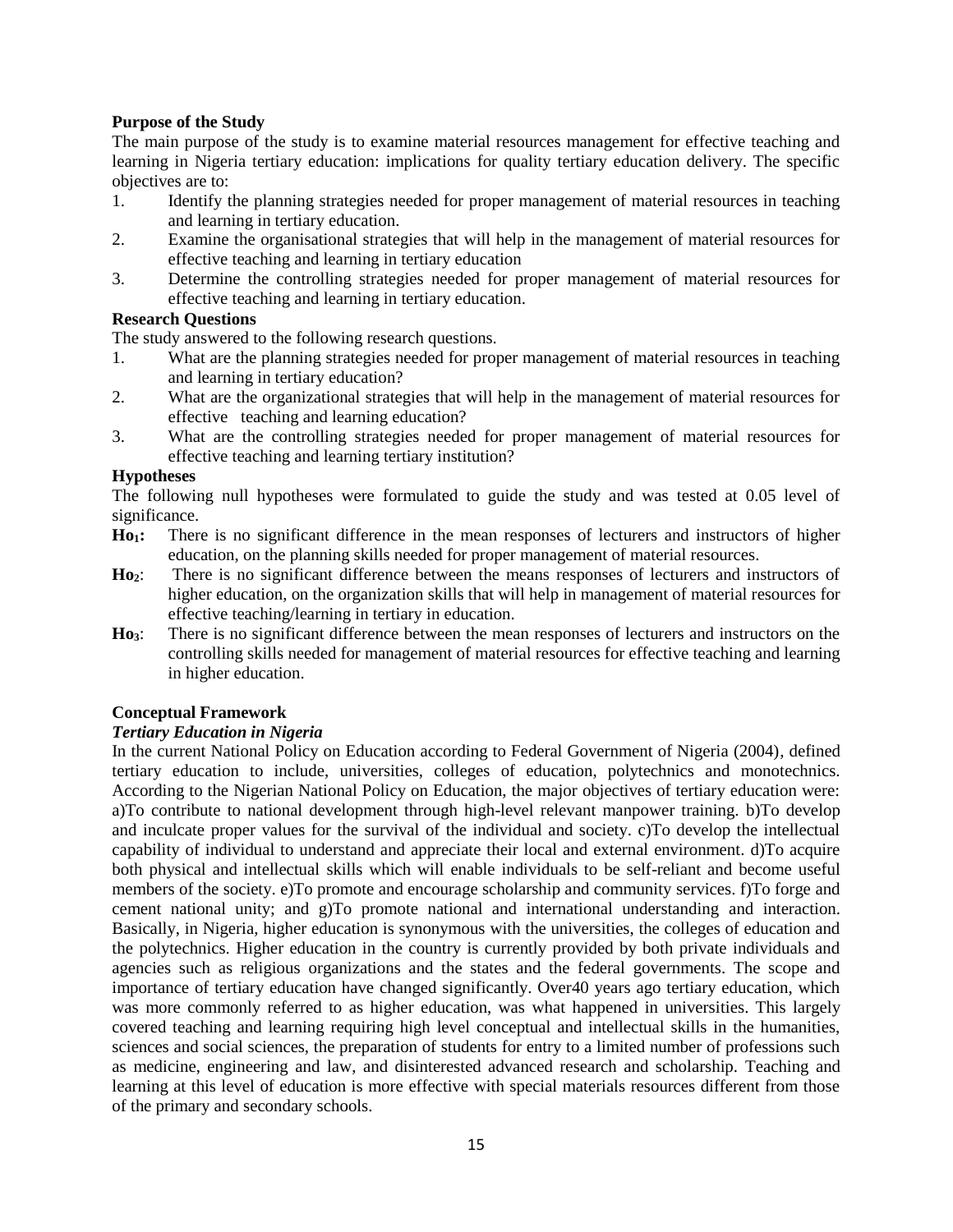#### **Material Resources for Tertiary Education**

Instructional materials are needed to convey ideas to the children to enhance their understanding (Caples, 1996). Instructional materials are the basic components in teaching at all levels of education, especially higher education. They help the students to understand what is being taught when they see and handle the object itself Shankar (2008). The materials resources provide opportunities for students to broaden and deepen their knowledge by providing a variety of firsthand, developmentally appropriate experiences and by helping students acquire symbolic knowledge through representing their experiences (Allison, 1999). According to Croft (2000) a visual presentation of an idea or a concept using pictures, charts and models helps the students to develop mental images of the object that the lecturer is talking about. Material resource management has a great role for the achievement of educational goals by providing quality service and optimizing profitability through effective and efficient utilization of it. According to Edoze [9], effective and efficient materials functions contributes to the improvement of performance, leads to a significant reduction in the total materials cost, and helps to enhance the profitability of schools.

#### **Concept of Management of School Materials Resources**

The material management concept is based on the potential advantages to be obtained from controlling the flow of materials and goods from supplier through stores and production to dispatch. The overall control would thus embrace purchasing, stores, Inventory control, production planning, and physical distribution [1]. UNESCO (1994) also affirmed that material resource management in schools is a specific activity of school administration to achieve positive end results. The material resources in the higher education are the instructional materials such as writing materials, the tables, chairs, boards, books, indoor and outdoor games, the classrooms, the play field and other infrastructural facilities in the school. Material resources management in higher education involves a coordinated effort to effectively manage the available material resources in the school to promote learning through careful planning, organizing, controlling and evaluation of available material resources in the school. Ehiametalor (2003) identified the required material resources in higher education to include equipment, buildings, money and instructional materials. The application of appropriate management techniques in material resource management would assist in taking care of all available facilities (Aigboje, 2007). In other words, facilities which might have suffered neglect as a result of carelessness, ignorance, lack of commitment and lack of resources for management of the preschool teachers would be pruned to damage. Also, material resources which are well managed are likely to be durable (Ojedele, 2004). This will save us the cost of replacement within a short period of procurement. In addition, there would be safety from danger, disaster and theft when material resources in schools are well managed. Key concepts in material resource management in schools according to Abdulkareem and Fasasi (2013) include provision, utilization, maintenance and improvement of educational facilities and material resources. According to Raymond (2003), it is important to achieve organizational goal with acquisition and utilization of the right quality and quantity material resource used to deliver service. Material resource management is common to all types of organization. It is basic, because no organization can operate or survive without it. Thus, the success or failure of any organization depends on the material resource management and utilization. Material resource management is said to be that, process of management, which coordinated, supervises and excites the tasks associated with the flow of materials to, through and out of an organization in an integrated fashion

## *Maintenance of Educational Material Resources*

The school administrator is often charged with the responsibility of maintenance and replacement of most school facilities depending on the availability of fund. Okafor (2006) noted that material resource management is as important as the human resource management. Material resources in higher education tend to depreciate as soon as they are provided and put into use. Therefore, there is need for maintenance through repair and servicing of components in order to restore their physical condition and sustain their working capacity. Maintenance of the material resources by school administrators in the tertiary education setting enhances performance and durability of the materials for teaching the students. The maintenance of the material resources according to Adeboyeje (2000) are preventive, corrective, breakdown and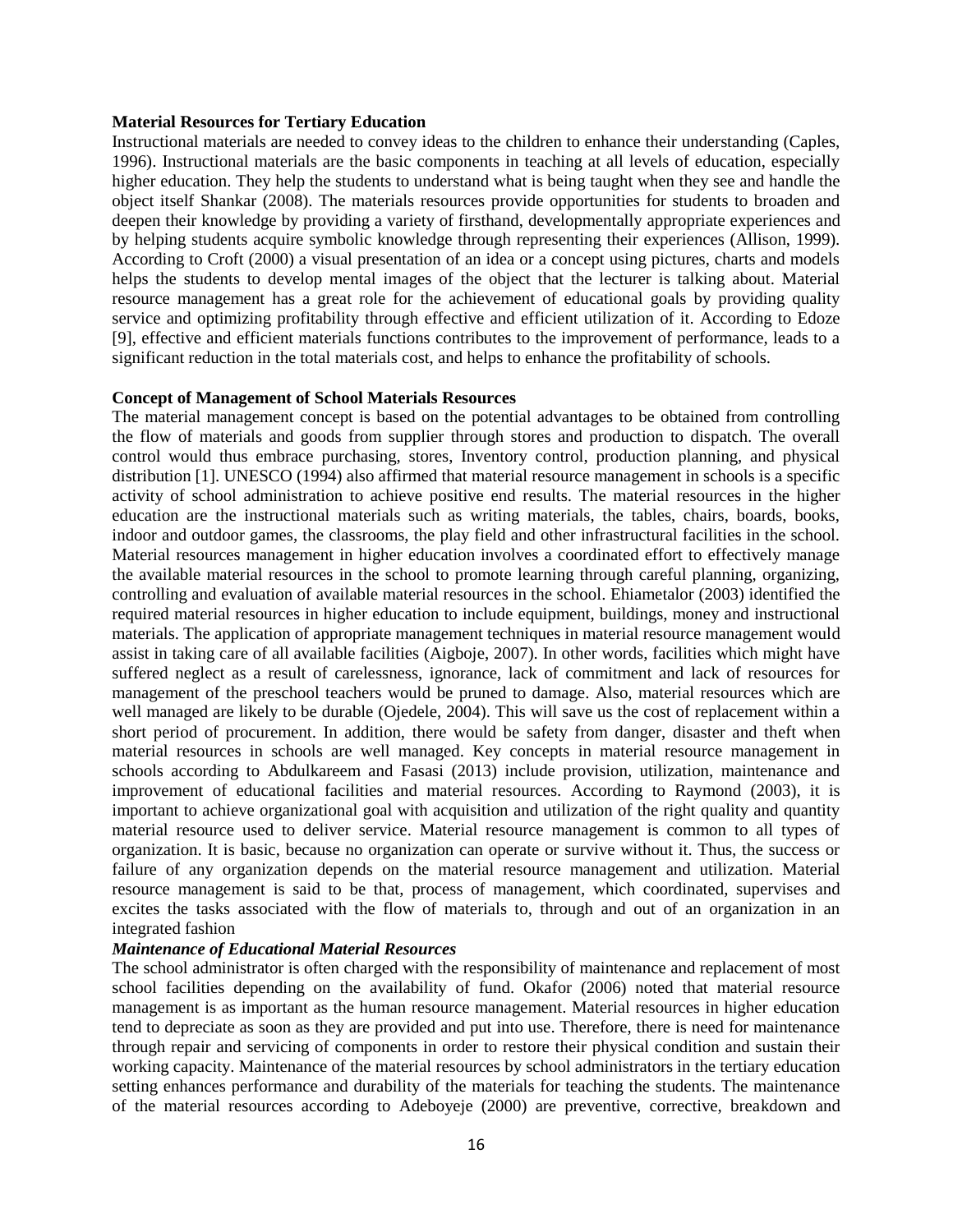shutdown maintenance services. Preventive maintenance occurs regularly by checking and rechecking the available material resource use for educational purposes (Abdulkareem and Fasasi, 2013). Prevention is not only better: it is also cheaper than any other measures, it is proactive in nature. Corrective maintenance involves reactivation or replacement of material resource in order to normalize their performances. When a material or equipment breaks down completely, a major repair or replacement may be needed by the school management (Adeboyeje, 2000).

# **Material Resource Management Skills**

Management according to Tarig (2008) is defined as a process of coordinating work activities so that they are completed efficiently and effectively with and through people. He went further to say that management is a process of planning, organizing, leading and controlling all activities of the organization in pursuit of pre-determined objectives. Davis (2007), listed management functions to include: planning, organizing, leading or motivating, coordinating and controlling. Management in the context of this study is the act of planning, organizing, controlling and coordinating the activities in tertiary education in order to achieve its objectives. Material resources for teaching and learning in tertiary institutions cannot be effectively utilized to achieve objectives without proper planning, organization, coordination, and controlling.

# *Planning Skills*

Planning skills are central to the improvement of our educational development strategies, tasks and schedules to ensure that stated objectives are achieved. Wanda (2013) stated that planning skills equip the teachers to think ahead and accomplish educational goals Material resource management in schools starts from the planning for such resources. At the inception of a school, certain basic materials stipulated by government must be available at the school. These facilities must be adequately planned for. The facilities include the impermanent properties and physical infrastructure. The infrastructures are assets rooted in and located on the land belonging to an educational institution and used for educational purposes.

## *Organizing Skill*

According to Olaitan, *et al* (1999) the following guides are suggested for organizing new and existing facilities: review the occupational objectives and goals of the programme; list and arrange the learning activities which are meant to take place; examine the equipment and materials necessary for the projected learning activities; determine and arrange the approximate boundaries of each materials desired for the learning activities among others. Nwachukwu (2006) pointed out that the teacher decides which organizing element among those within the chosen system will be most relevant, most meaningful and most useful materials for the specific students who should work and gain experiences using the materials. In order to facilitate progress in classroom instruction, the course of study has to be organized as well. The organization of course of study will enhance students' appreciation of the programme and help in their career choice. The main contribution of organization is that it ensures proper utilization of available materials. It therefore becomes imperative that material resources in tertiary education be effectively organized for instructional delivery through the acquisition of the relevant resource management skills by the administrator.

Arranged to facilitate instructional delivery in such a way that it will be easy for the teacher to teach and the students to learn. The classroom must be arranged in a manner that it will assist the teacher to effectively manage the class. This is important because, time required for instruction will be wasted for class reorganization if the classroom is not well organized. 3. Instructional materials in the classroom have to be organized in such a manner to facilitate easy accessibility to use for instructional delivery. Logical sequences of activities are required in order to effectively organize a preschool classroom and materials for effective instructional delivery.

# *Control skill*

Controlling involves seeing that the action is according to specification and taking remedial actions when needed to prevent unsatisfactory results. Movement of materials in school workshop or laboratory should be controlled to avoid loss of materials. Uwaifo and Uwaifo (2009) observed that these materials suffer pilferation in the hands of teachers and students. This is an indication of poor management of material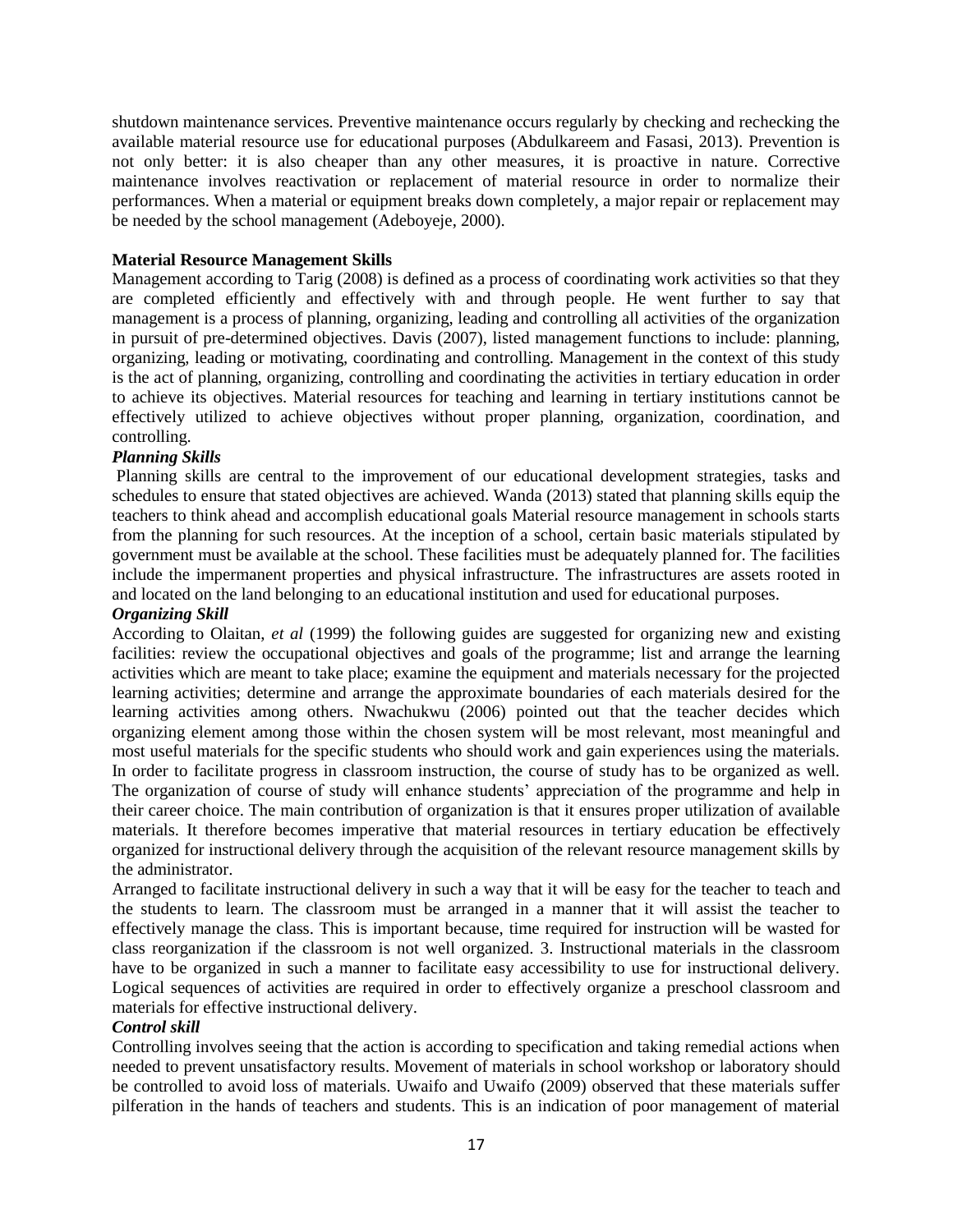resources and as rightly stated by Adebesin (2003) that mismanagement of available material resources in tertiary education has aggravated its inadequacy. This implies that effective supervision should be adopted to control the use of materials resources.

# *Coordinating Skill*

Coordination is a management function, which results in the integration of the activities of people in the use of facilities and materials and handing the asset of the enterprise to accomplish unified approach to pre-determined goals and objectives. Nwachukwu (2006) stated that coordinating is the task of management whereby the plans and organization are kept under continuous surveillance so that operating efficiency is monitored and difficulties are foreseen. Effective coordination ensures smooth running of a set up. Effective coordination of material resources for teaching/learning in tertiary education will create enabling environment and ensures that all materials are put to use for students acquisition of skills. Oliatan, Nwachukwu, Igbo, Onyemacchi, and Ekong (1999) stated that when tools and equipment are effectively coordinated, the result will be the production of efficient, effective and employable graduates. But Okafor (2007) observed that the university final year students have not acquired enough psychomotor skills needed for self-reliance. The implication is that material resources have not been effectively coordinated to result to the production of employable graduates.

# **METHODOLOGY**

The study adopted a survey research design. This design was suitable since this study educe information on strategies or skills for management of material resources for effective teaching in tertiary education. The study was carried out in South-South states of Nigeria. The states include; Abia, Akwa Ibom, Cross-River, Delta, Edo, Bayelsa and River States. The study involved tertiary education in these States. The population of the study comprised of 42 respondents (27 lecturers and 15 instructors) in higher education in the South-South states. The population was based on information collected from personnel service unit of each school. The entire population was studied, hence there was no sampling. The data obtained were analyzed by finding the variance of each item of the instrument and variance of the total number of items in each section of the instrument. The variances were used to calculate the alpha co-efficient of the instrument. The result is a co-efficient of his value represented the reliability coefficient of the instrument. The researcher with five research assistants administered and collected the questionnaire. The research assistants were instructed on how to administer questionnaire to ensure high percentage return.Mean was used to answer the three research questions. In calculating the Mean the response categories was assigned numerical values of 5-1 from strongly agree to strongly disagree. The mean of the response category is 3. The lower limit is 2.50 and the upper limit is 3.50. Therefore, any item with the mean of 3.50 and above will be considered agree while those with mean below 3.50 will be considered disagree. This is because 3.50 is the true lower limit of agreeing in the response continuum. The hypothesis was analyzed using ttest at significant level of 0.05 and 40 degree of freedom. The null hypothesis was rejected for items with t-calculated greater than the table value and accepted for t-calculated values less than t-table values.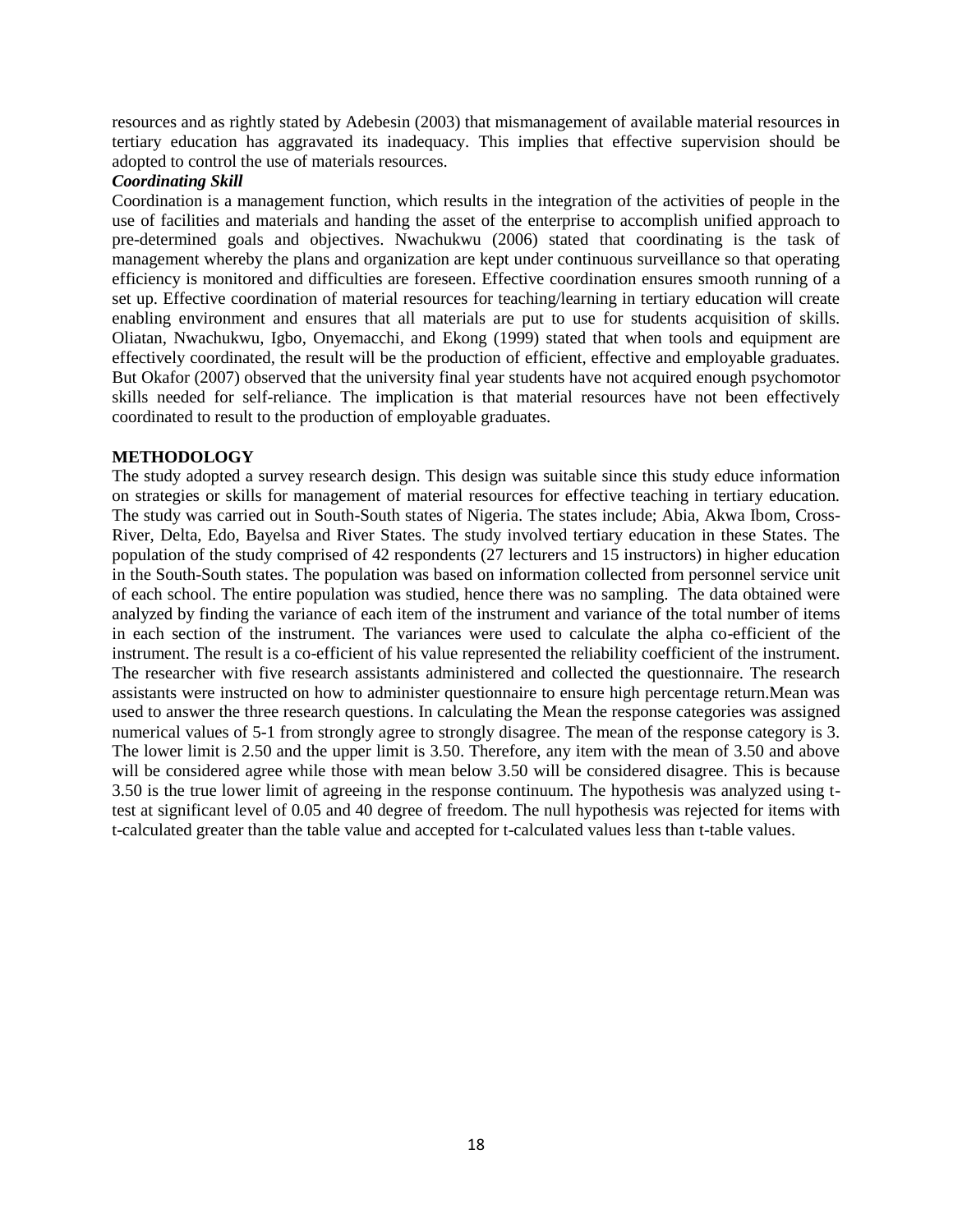## **RESULTS**

**Item** 

**Research Question One**: *What are the planning skills needed for proper management of material resources in teaching/learning in education?*

**Table 1**: Mean responses of lecturers and instructors on planning skills needed for proper management of material resources in teaching/learning in tertiary education.

| S/N              | The planning strategies should involve                                                   | X    | <b>Remark</b> |
|------------------|------------------------------------------------------------------------------------------|------|---------------|
| $\mathbf{1}$ .   | Providing adequate funds for the purchase of consumable materials and                    |      |               |
|                  | maintenance of existing facilities.                                                      | 4.48 | Agree         |
| 2.               | Workshop facilities should be planned based on current students' enrolment               | 3.57 | Agree         |
| 3.               | Adequate number of tools and equipment should be provided in the                         |      |               |
|                  | workshops and laboratories.                                                              | 4.45 | Agree         |
| $\overline{4}$ . | Materials and equipment should be located appropriately in the classroom.                | 4.31 | Agree         |
| 5'               | Equipment and tools should be planned based on the school curriculum.                    | 4.38 | Agree         |
| 6.               | Equipment, tools and materials used in teaching / learning of courses should be          |      |               |
| $\bullet$        | planned yearly.                                                                          | 4.21 | Agree         |
| 7.               | Shop stores should be provided for safety of consumables                                 | 4.36 | Agree         |
| 8.               | Infrastructures should be located for convenience and safety.                            | 4.21 | Agree         |
| 9.               | Planning the workshop to carter for students practical work in areas of construction of  |      |               |
|                  | appliances.                                                                              | 4.26 | Agree         |
| 10.              | Deciding the method of storage required for each material used in tertiary education.    | 4.02 | Agree         |
| 11.              | Material management committee should be set up to comprise of lecturers and instructors  | 4.33 | Agree         |
| 12.              | Borrower-loss replacement system should be adopted to check losses.                      | 4.00 | Agree         |
| 13.              | Stores should be planned with adequate ventilation, illumination and artificial lighting | 4.36 | Agree         |
| 14.              | Maintenance schedule should be developed for regular maintenance of tools and            |      |               |
| machines         |                                                                                          | 4.36 | Agree         |
| 15.              | Develop and operate within constraints of a budget.                                      | 4.19 | Agree         |
|                  |                                                                                          |      |               |

Table 1 above revealed that all items on planning skills were rated by the respondents with their means scores ranging from 3.37 to 4.48. This signifies that all the items on planning skills are effective in management of material resources for effective teaching/education.

**Research Question 2:** *What are the organizational skills that will help in the management of material resources for effective teaching in tertiary education?*

**Table 2:** Mean responses of lecturers and instructors on organizing skills that will help in the management of material resources for effective teaching/learning in tertiary education. **Item** 

| псп |                                                                                           |      |               |
|-----|-------------------------------------------------------------------------------------------|------|---------------|
| S/N | Organization of material resources should involve                                         | X    | <b>Remark</b> |
| 18  | Equipment should be arranged to facilitate teaching and learning                          | 4.33 | Agree         |
| 19  | Arrangement of tools and materials before and after use.                                  | 4.33 | Agree         |
| 20  | Proper records of all the shop equipment and tools should be kept.                        | 4.33 | Agree         |
| 21  | Tools and equipment should be used for activities they are designed for                   | 4.36 | Agree         |
| 22  | There should be regular supervision of material inventories to check losses               | 4.43 | Agree         |
| 23  | Safety inspections should be conducted regularly and hazardous condition corrected.       | 4.48 | Agree         |
| 24  | Develop a procedure to insure proper laboratory clean up.                                 | 4.21 | Agree         |
| 25  | Equipment in school workshop should be well arranged to enhance safety                    |      |               |
|     | efficiency, and learning.                                                                 | 4.24 | Agree         |
| 26  | Procedures to facilitate storage, checkout, and security of tools and equipment           |      |               |
|     | should be developed                                                                       | 4.24 | Agree         |
| 27  | Work stations should be designate and equipping for each skill area such as installation, |      |               |
|     | repairs, maintenance, design and construction.                                            | 4.21 | Agree         |
| 28  | Professional service person should be invited to make major equipment repairs.            | 4.33 | Agree         |
| 29  | Storing the materials in a lockable cabinet.                                              | 4.07 | Agree         |
| 30  | Minor repairs (predictive maintenance) of the facilities should be made                   |      |               |
|     | to avoid breakdown.                                                                       | 4.38 | Agree         |
| 31  | Equipment should be organized to facilitate movement of people in the workshop.           | 4.26 | Agree         |
| 32  | Students should be grouped during practical to enhance mastery.                           | 4.19 | Agree         |

Table 2 showed that all the 15 items on organizing skills had their mean scores between 4.07 to 4.48. This indicated that respondents agreed to all the items as important organizing skills for management of material resources for effective teaching/learning in tertiary education.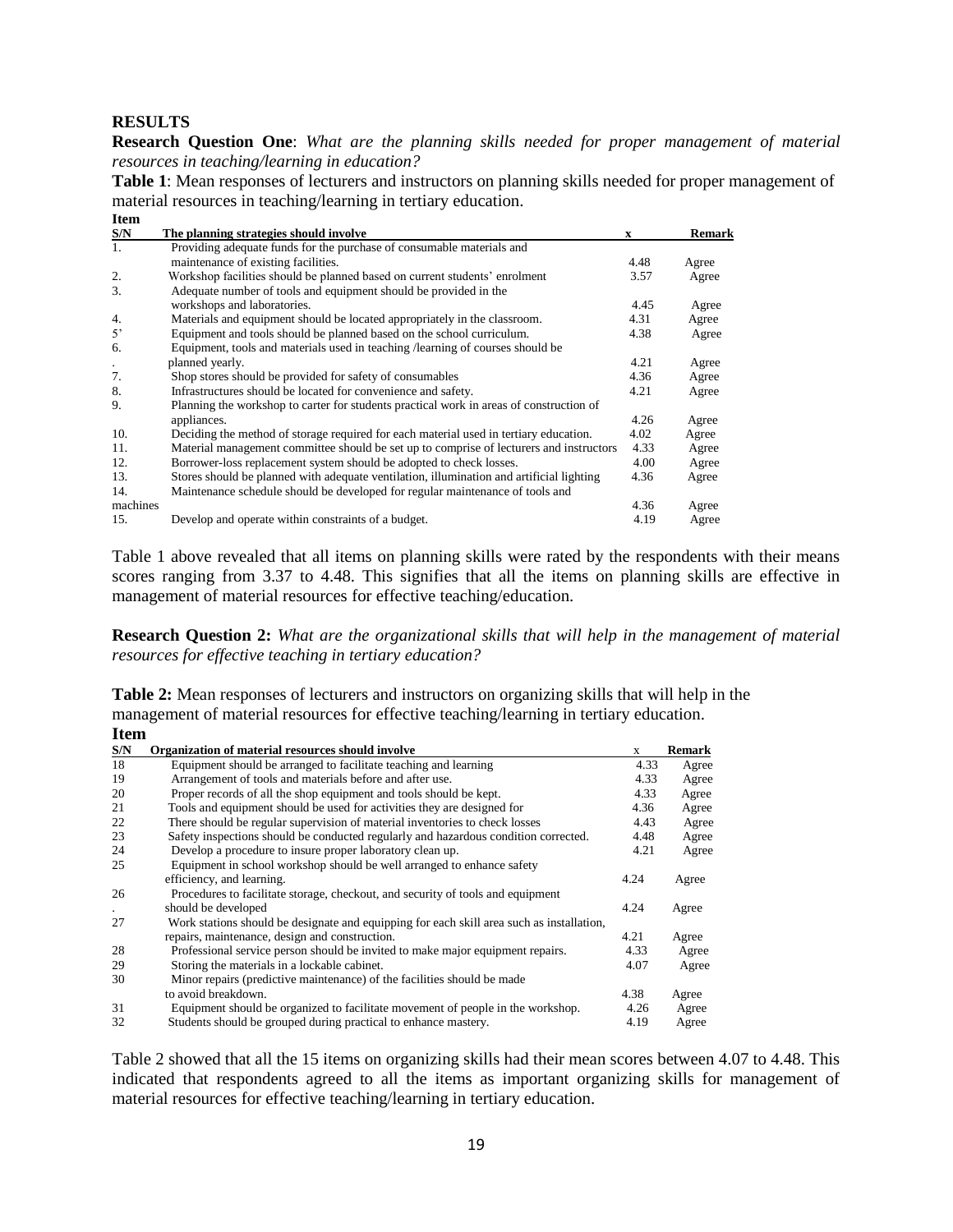**Research Question 3:** *What are the controlling skills needed for proper management of material resources for effective teaching in tertiary education?*

**Table 3:** Mean responses of lecturers and instructors on controlling strategies needed for proper management of material resources for effective teaching in tertiary education.

| <b>Item</b> |                                                                                      |      |        |
|-------------|--------------------------------------------------------------------------------------|------|--------|
| S/N         | Controlling strategies should involve                                                | X    | Remark |
| 33          | Selecting, storing, and maintaining material for student use.                        | 4.26 | Agree  |
| 34          | Promoting material and environmental safety by colour coding equipment, marking      |      |        |
|             | safety zones, and posting appropriate safety signs.                                  | 4.38 | Agree  |
| 35          | An identification system should be used to deter material theft.                     | 4.26 | Agree  |
| 36          | Students should be guided in the use of appropriate tools, equipment and machine in  |      |        |
|             | the school.                                                                          | 4.24 | Agree  |
| 37          | Lecturer and workshop staff should prepare directives for the use of machines, tools |      |        |
|             | and materials.                                                                       | 4.31 | Agree  |
| 38          | Maintaining a complete inventory of tools at the end of each class.                  | 4.21 | Agree  |
| 39          | There should be a competent store keeper who should be responsible for the security  |      |        |
|             | of tools and equipment.                                                              | 4.31 | Agree  |
| 40          | Tool loan slips should be given to students and staff who want to borrow any         |      |        |
|             | tool/equipment.                                                                      | 4.88 | Agree  |
| 41          | Accurate inventory of materials in stock should be kept.                             | 4.31 | Agree  |
| 42          | There should be adequate check to avoid careless loss of material due to             |      |        |
|             | pilferation and vandalization.                                                       | 4.31 | Agree  |
| 43          | Maintenance and storage material t should be well supervised.                        | 4.29 | Agree  |

Table 3 indicated that all the 11 items on controlling strategies are needed in management of material resources for effective teaching/learning in tertiary education. All the items were rated agree with their mean scores ranging between 3.88 to 4.38.

**Hypothesis 1:** There is no significant difference in the mean responses of lecturers and instructors on the planning activities needed for proper management of material resources.

**Table 4:** T-test analysis of mean rating of respondents on planning skills needed for proper management of material resources for effective teaching in tertiary education.

 $N_1 = 27$   $N_2 = 15$ 

*\_\_\_\_\_\_\_\_\_\_\_\_\_\_\_\_\_\_\_\_\_\_ - -2 - -2*

 $x_1s_1 x_2 s_2$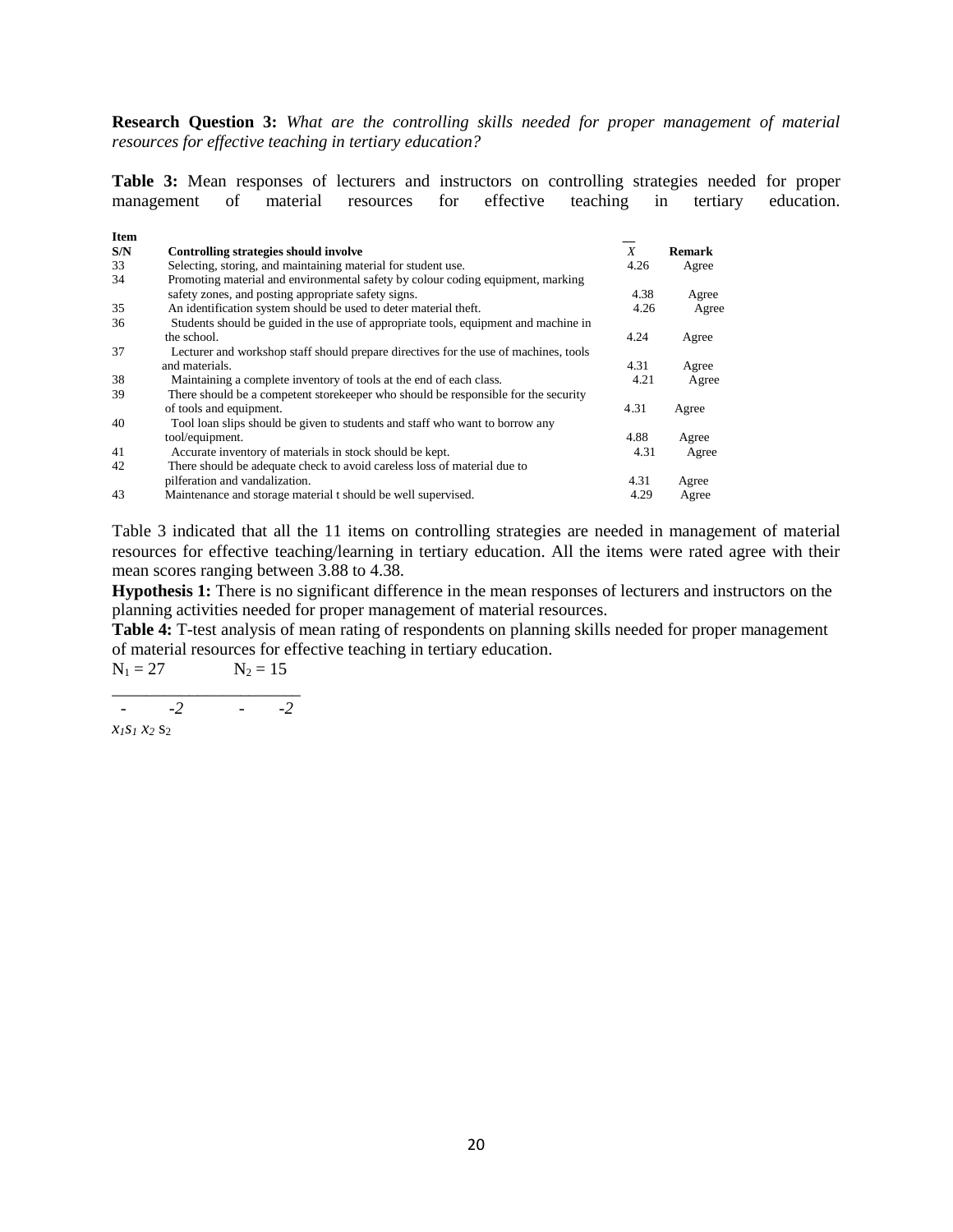| <b>S/N Planning strategies</b>                                                         |      | <b>Lecturers</b> | <b>Instructors</b> |      | t-cal   | t-tab | <b>Remark</b>           |
|----------------------------------------------------------------------------------------|------|------------------|--------------------|------|---------|-------|-------------------------|
| 1 Providing adequate funds for the purchase of consumable materials and maintenance of |      |                  |                    |      |         |       |                         |
| existing facilities.<br>4.25                                                           | 0.26 | 4.33             | 0.24               |      | 1.19    | 2.02  | Not Significant         |
| 2 Workshop facilities should be planned                                                |      |                  |                    |      |         |       |                         |
| based on current student' enrolment                                                    | 4.19 | 0.85             | 4.13               | 0.12 | 0.30    | 2.02  | Not Significant         |
| 3 Adequate number of tools and                                                         |      |                  |                    |      |         |       |                         |
| equipment should be provided in the                                                    |      |                  |                    |      |         |       |                         |
| workshop and laboratories                                                              | 4.52 | 0.26             | 4.40               | 0.26 | 0.73    | 20.2  | Not Significant         |
| 4 Materials and equipment should be located                                            |      |                  |                    |      |         |       |                         |
| appropriately in the school                                                            | 4.41 | 0.25             | 4.27               | 0.21 | 0.92    | 2.02  | Not Significant         |
| 5 Equipment and materials should be                                                    |      |                  |                    |      |         |       |                         |
| planned based on the curriculum.                                                       | 4.52 | 0.26             | 4.27               | 0.21 | 1.64    | 2.02  | Not Significant         |
| 6 Equipment, tools and materials used in                                               |      |                  |                    |      |         |       |                         |
| teaching/learning courses should be planned                                            |      |                  |                    |      |         |       |                         |
| yearly.                                                                                | 4.52 | 0.26             | 4.47               | 0.41 | 0.26    | 2.02  | Not Significant         |
| 7 Shop stores should be provided for                                                   |      |                  |                    |      |         |       |                         |
| safety of consumables.                                                                 | 4.48 | 0.26             | 4.40               | 0.40 | 0.42    | 2.02  | Not Significant         |
| 8 Infrastructure should be located for                                                 |      |                  |                    |      |         |       |                         |
| convenience and safety.                                                                | 4.26 | 0.43             | 4.33               | 0.24 | $-0.39$ | 2.02  | Not Significant         |
| 9 Planning the workshop to carter for                                                  |      |                  |                    |      |         |       |                         |
| students practical work in areas of                                                    |      |                  |                    |      |         |       |                         |
| construction of appliances.                                                            | 4.30 | 0.29             | 4.33               | 0.24 | $-0.18$ | 2.02  | Not Significant         |
| 10 Deciding the method of storage required                                             |      |                  |                    |      |         |       |                         |
| for each material used in the school.                                                  | 4.19 | 0.55             | 4.00               | 0.14 | 1.10    | 2.02  | Not Significant         |
| 11 Material management committee                                                       |      |                  |                    |      |         |       |                         |
| should be set up to comprise of lecturers.                                             | 4.41 | 0.33             | 4.33               | 0.24 | 0.48    | 2.02  | Not Significant         |
| 12 Borrower-loss replacement system                                                    |      |                  |                    |      |         |       |                         |
| should be adopted to check losses.                                                     | 4.19 | 0.29             | 3.60               | 1.11 | 2.03    | 2.02  | Not Significant         |
| 13 Stores should be planned with                                                       |      |                  |                    |      |         |       |                         |
| adequate ventilation, illumination and                                                 |      |                  |                    |      |         |       |                         |
| artificial lighting.                                                                   | 4.48 | 0.26             | 4.27               | 0.35 | 1.16    | 2.02  | Not Significant         |
| 14 Maintenance schedule should be                                                      |      |                  |                    |      |         |       |                         |
| developed for regular maintenance of                                                   |      |                  |                    |      |         |       |                         |
| materials.                                                                             |      | 4.52             | 0.26               | 4.33 | 0.38    | 1.02  | 2.02<br>Not Significant |
| 15. Develop and operate within constraints                                             |      |                  |                    |      |         |       |                         |
| of a budget.                                                                           | 4.04 | 0.50             | 4.47               | 0.27 | $-2.25$ | 2.02  | Not Significant         |
| Overall 4.38 0.32 4.26 0.36 0.63 2.02 NS                                               |      |                  |                    |      |         |       |                         |
| Decree of freedom $=40$ ; nucle of 0.05 $\pm$ toble $=2.02$                            |      |                  |                    |      |         |       |                         |

Degree of freedom  $= 40$ ; prob of 0.05, t-table  $= 2.02$ .

The data presented on table 5 showed that of 15 items in the table, there was no significant difference on all the 15 items, while item 12 showed significant difference on the responses of lecturers and instructors. The overall t-cal for the table is 0.63, which is less than t-table value. Hence the null hypothesis was upheld.

**Hypothesis 2:** There is no significant difference in the mean responses of lecturers and instructors on the organization strategies that will help in management of material resources for effective teaching/learning in tertiary education<br> $N_1 = 27$ <br> $N_2 = 15$  $N_1 = 27$ 

*\_\_\_\_\_\_\_\_\_\_\_\_\_\_\_\_\_\_\_\_*   $\frac{1}{x_1 s_1}$  -2 - -2<br> $\frac{x_2 s_2}{}$  -2  $x_1s_1$   $x_2$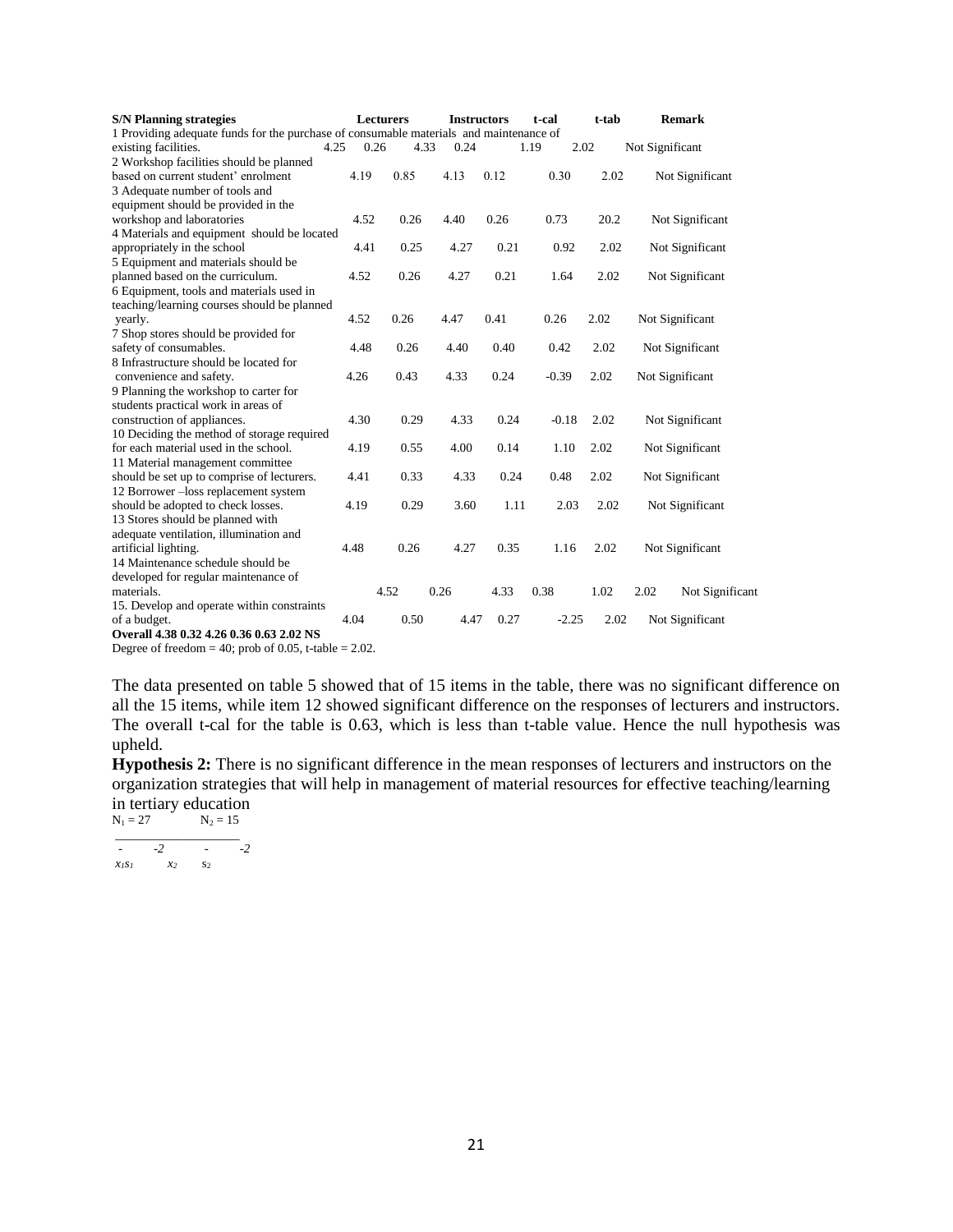| <b>Table 5:</b> T –test analysis on the mean responses of the respondents on the organization strategies for |  |  |
|--------------------------------------------------------------------------------------------------------------|--|--|
| proper management of material resources.                                                                     |  |  |

| proper management or material resources.        |                                |                                |                 |       |               |
|-------------------------------------------------|--------------------------------|--------------------------------|-----------------|-------|---------------|
| S/N Organizing strategies                       | <b>Lecturers</b>               | <b>Instructors</b>             | t-cal           | t-tab | <b>Remark</b> |
| 18 Equipment should be arranged to              |                                |                                |                 |       |               |
| facilitate teaching and learning.               | 4.41 0.25 4.27 0.21 0.92 2.02  |                                | Not Significant |       |               |
| 19 Arrangement of tools and materials           |                                |                                |                 |       |               |
| before and after use.                           |                                | 4.44 0.26 4.20 0.17 1.66 2.02  | Not Significant |       |               |
| 20 Proper records of all the shop               |                                |                                |                 |       |               |
| equipment and tools should be                   |                                |                                |                 |       |               |
| kept.                                           |                                | 4.48 0.26 4.27 0.21 1.37 2.02  | Not Significant |       |               |
| 21 Tools and equipment should be                |                                |                                |                 |       |               |
| used for activities they are designed for.      | 4.44 0.26 4.27 0.21 1.11 2.02  |                                | Not Significant |       |               |
| 22 There should be regular supervision of       |                                |                                |                 |       |               |
| inventories to check losses.                    |                                | 4.41 0.25 4.47 0.41 -0.37 2.02 | Not Significant |       |               |
| 23 Safety inspections should be                 |                                |                                |                 |       |               |
| conducted regularly and hazardous               |                                |                                |                 |       |               |
| condition corrected.                            | 4.52 0.26 4.47 0.27 0.30 2.02  |                                | Not Significant |       |               |
| 24 Develop a procedure to insure                |                                |                                |                 |       |               |
| proper laboratory clean up.                     | 4.30 0.22 4.13 0.55 0.90 2.02  |                                | Not Significant |       |               |
| 25 Equipment in school workshop should be       |                                |                                |                 |       |               |
| well arrange to enhance safety, efficiency,     |                                |                                |                 |       |               |
| and learning                                    | 4.41 0.25 4.33 0.24 0.50 2.02  |                                | Not Significant |       |               |
| 26 Procedures to facilitate storage,            |                                |                                |                 |       |               |
| checkout, and security of tools and             |                                |                                |                 |       |               |
| equipment should be developed.                  | 4.30 0.22 4.13 0.41 0.90 2.02  | Not Significant                |                 |       |               |
| 27 Work stations should be designate            |                                |                                |                 |       |               |
| and equipping for each skill area               |                                |                                |                 |       |               |
| such as installation, repairs,                  |                                |                                |                 |       |               |
| maintenance, design and construction.           | 4.19 0.39 4.27 0.50 -0.37 2.02 |                                | Not Significant |       |               |
| 28 Professional service person should           |                                |                                |                 |       |               |
| be invited to make major equipment repairs.     | 4.52 0.26 4.33 0.24 1.19 2.02  |                                | Not Significant |       |               |
| 29 Storing the materials in a lockable cabinet. | 4.30 0.37 3.73 1.07 -1.47 2.02 |                                | Not Significant |       |               |
| 30 Minor repairs (predictive maintenance)       |                                |                                |                 |       |               |
| of the facilities should be made to avoid       |                                |                                |                 |       |               |
| breakdown.                                      | 4.37 0.32 4.47 0.27 -0.58 2.02 |                                | Not Significant |       |               |
| 31 Equipment should be organized to             |                                |                                |                 |       |               |
| facilitate movement of people in                |                                |                                |                 |       |               |
| the workshop.                                   | 4.33 0.46 4.20 0.31 0.67 2.02  |                                | Not Significant |       |               |
| 32 Students should be grouped during            |                                |                                |                 |       |               |
| practical session to enhance mastery.           | 4.37 0.55 4.20 0.31 0.8 2.02   |                                | Not Significant |       |               |
| $Df = 40$                                       |                                |                                |                 |       |               |

Table 5 showed that all the items had their t-calculated less than t-table. This indicated that there was no significant difference on the mean responses of the two groups. Therefore, the null hypothesis of no significant difference was upheld.

**Hypothesis 3:** There is no significant difference between the mean responses of lecturers and instructors on the controlling skills needed for management of material resources for effective teaching in education. **Table 6:** T-test analysis on the mean responses of respondents on controlling strategies for proper management of material resources.

| S/N Controlling strategies<br><b>Remark</b><br>t-tab                                 |                                    | <b>Lecturers</b> |                          | <b>Instructors</b> |      | t-cal |
|--------------------------------------------------------------------------------------|------------------------------------|------------------|--------------------------|--------------------|------|-------|
| $N_1 = 27$<br>$N_2 = 15$                                                             |                                    |                  |                          |                    |      |       |
|                                                                                      |                                    | $-2$             | $\overline{\phantom{a}}$ | -2                 |      |       |
|                                                                                      | $\chi$ <sub>1</sub> S <sub>1</sub> |                  | $x_2s_2$                 |                    |      |       |
| 33 Selecting, storing, and maintaining                                               |                                    |                  |                          |                    |      |       |
| materials. for student use.                                                          | 4.33 0.23                          | 4.20             | 0.31                     | 0.76               | 2.02 | Not   |
| Significant                                                                          |                                    |                  |                          |                    |      |       |
| 34 Promoting material and environmental<br>safety by colour coding equipment marking |                                    |                  |                          |                    |      |       |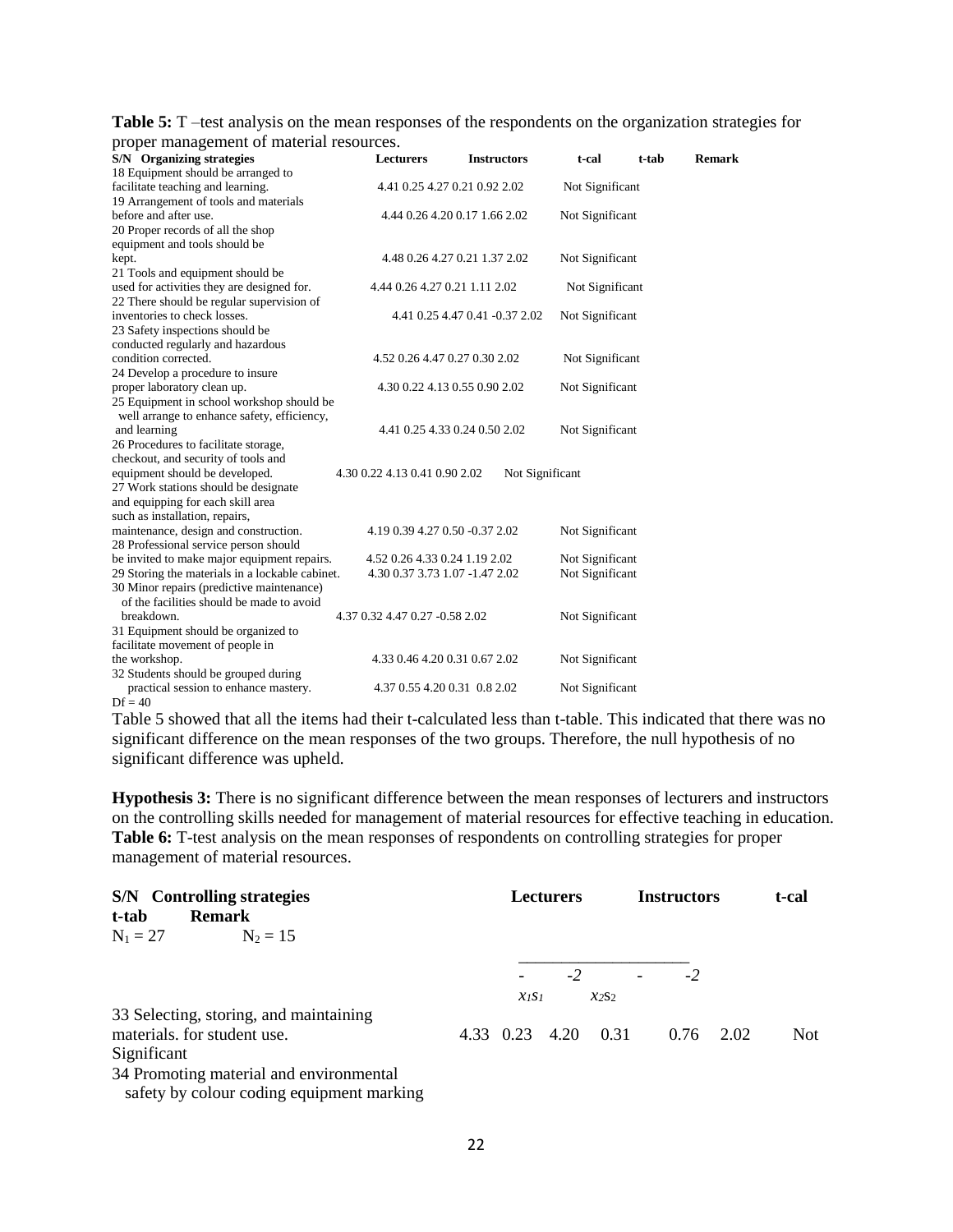| safety zones , and posting appropriate safety |           |           |           |           |           |      |                 |
|-----------------------------------------------|-----------|-----------|-----------|-----------|-----------|------|-----------------|
| signs.                                        | 4.48      | 0.34      | 4.33      | 0.24      | 0.89 2.02 |      | <b>Not</b>      |
| Significant                                   |           |           |           |           |           |      |                 |
| 35 An identification system should be used    |           |           |           |           |           |      |                 |
| to deter material theft.                      | 4.33      | 0.23      | 4.20      | 0.17      | 0.92 2.02 |      | <b>Not</b>      |
| Significant                                   |           |           |           |           |           |      |                 |
| 36 Students should be guided in the use of    |           |           |           |           |           |      |                 |
| appropriate tools, equipment and              |           |           |           |           |           |      |                 |
| machine in the school.                        | 4.52 0.26 | 4.20      | 0.46      | 1.59      | 2.02      |      | Not Significant |
| 37 Lecturer and workshop staff should         |           |           |           |           |           |      |                 |
| prepare directives for the use of             |           |           |           |           |           |      |                 |
| machines, tools and materials.                | 4.41      | 0.25      |           | 4.13 0.27 | 1.70 2.02 |      | <b>Not</b>      |
| Significant                                   |           |           |           |           |           |      |                 |
| 38 Maintaining a complete inventory tools     |           |           |           |           |           |      |                 |
| at the end of each class.                     | 4.07      | 1.07      |           | 4.13 0.98 | $-0.57$   | 2.02 | <b>Not</b>      |
| Significant                                   |           |           |           |           |           |      |                 |
| 39 There should be a competent                |           |           |           |           |           |      |                 |
| storekeeper who should be responsible         |           |           |           |           |           |      |                 |
| for the security of tools and equipment.      | 4.41      | 0.33      |           | 4.13 0.27 | 1.63      | 2.02 | <b>Not</b>      |
| Significant                                   |           |           |           |           |           |      |                 |
| 40 Tool loan slips should be given to         |           |           |           |           |           |      |                 |
| students and staff who want to borrow         |           |           |           |           |           |      |                 |
| any tool/equipment.                           |           | 4.33 0.31 | 4.13      | 0.41      | 1.02      | 2.02 | <b>Not</b>      |
| Significant                                   |           |           |           |           |           |      |                 |
| 41 Accurate inventory of materials in stock.  |           |           |           |           |           |      |                 |
| should be kept.                               | 4.41      |           | 0.25 4.27 | 0.21      | 0.92      | 2.02 | <b>Not</b>      |
| Significant                                   |           |           |           |           |           |      |                 |
| 42 There should be adequate check to          |           |           |           |           |           |      |                 |
| avoid careless loss of materials due to       |           |           |           |           |           |      |                 |
| pilferation and vandalization.                | 4.48      | 0.26      |           | 4.20 0.17 | 1.93      | 2.02 | <b>Not</b>      |
| Significant                                   |           |           |           |           |           |      |                 |
| 43 Maintenance and storage of materials       |           |           |           |           |           |      |                 |
| should be well supervised.                    | 4.44      | 0.26      |           | 4.13 0.27 | 1.86      | 2.02 | <b>Not</b>      |
| Significant                                   |           |           |           |           |           |      |                 |
| <b>Overall</b>                                | 4.38      | 0.35      |           | 4.19 0.33 | 1.02      | 2.02 | <b>NS</b>       |

Data presented on table 6 revealed that all the items had their calculated t-value less than table value at 0.05 level of significance. This showed that there was statistically no significant difference on the mean responses of the two groups. The table also revealed that the overall t-calculated is 1.02, which is less than the t-test of 2.02. Therefore the null hypothesis was upheld

### **DISCUSSION OF FINDINGS**

Based on the findings it was revealed that all the 15 items on planning skills for proper management of material resources were rated agree by respondents. This may be as a result of the importance attached to planning in any management. Planning skills of material resource management are foundation of management for the attainment of objectives in tertiary education at any reasonable cost. The findings agree with national policy on education (2004) which stated that the success of any system of education is hinges on proper planning. Therefore lecturers and instructors in tertiary education should have good knowledge of planning of resources and activities carried out in the school. Such plans from the findings of the study include plans for purchase of tools, machines and other consumable materials that would be needed for developing course outline, unit lessons, learning activities, methods to be used for particular lesson and time required for unit lesson.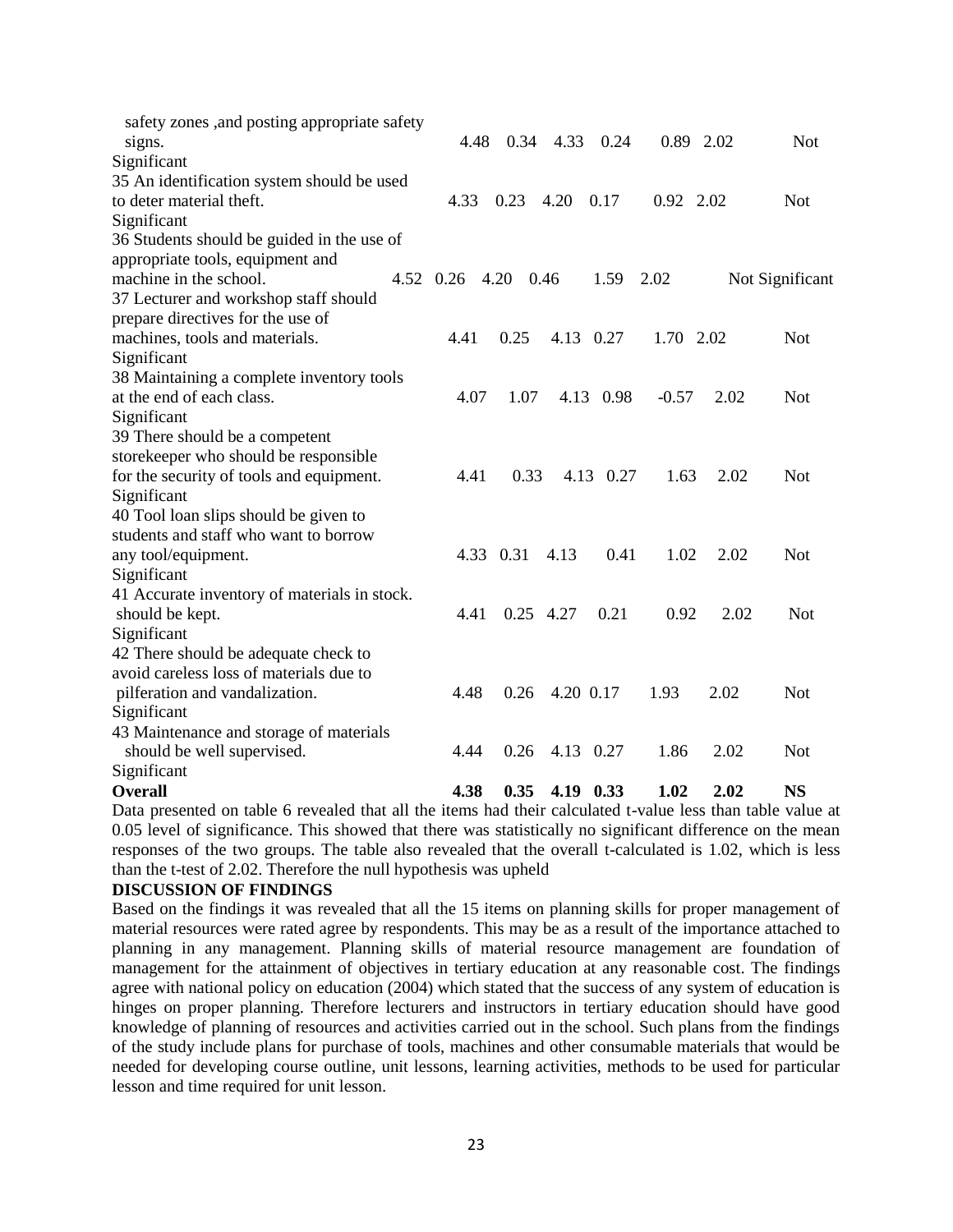The findings of the study was also in tandem with the view of Tarig (2008), who opined that planning provides direction, reduces uncertainty minimizes waste and redundancy and sets the standards for controlling educational activities. To this, teachers and instructors should adopt and implement these skills on planning for the material resources for effective teaching/learning in tertiary education. The experts' opinion cited above helped to justify the findings of the study on planning skills needed in management of material resources for effective teaching/learning in tertiary education. From the study it was found out that 15 items on the organizing strategies were rated agree by the respondents to be effective for proper management of material resources. The findings among others include; arrangement of tools and materials before and after use; students should be grouped during practical sessions to enhance mastery; materials should be stored in cabinet; proper records of all the materials should be kept etc. The findings were in agreement with opinion of Nwachukwu (2006) who stated that organizing represents the way resources connect together to achieve objectives. He elucidated the responsibilities of workshop teacher/instructor in organizing materials resources to include; to arrange all resources in the laboratory in conformity with safety regulations store the materials in a lockable cabinets or open pigeonhole boxes; arrange students into groups for instructions and demonstrations in a small and comfortable area or around a piece of machine; arrange facilities that will enhance security of the laboratory users. Similarly, the finding was in conformity with the view of Okorie (2002) who considered the following principles important for effective organization of material resources, they include: machine and tools should be organized in reference and accountability; proximity to users should be high priority; lost or damage tools should be replaced for continuity of the programme.

The findings also agree with submission of Everard and Geoffery (1985) who stated resources actually present in the school are known and that there is need for keeping up to date inventories which are periodically checked. The implication is that lecturers and instructors should keep up to date inventories of materials that will help to minimize lost and enhance effective teaching and learning in tertiary education. The opinions of the experts cited above helped to justify the findings of the study on organizing strategies needed in management of material resources for effective teaching and learning. The findings of the study on controlling strategies showed that the respondents agree to all the 11 items as needed in management of material resources for effective teaching in tertiary education. The findings among others include; an identification system should be used to deter material theft; students should be guided in the use of appropriate materials in the schools; lecturers and instructors should prepare directives for the use of tools, equipment and materials; there should be a competent storekeeper who should be responsible for the security of instructional materials.

The findings was in consonant with view of Momoh (1998) who stated that managerial responsibilities of controlling resources in teaching/learning involves providing instruction and guiding the use of materials and enhance their maintenance .The findings on controlling strategies was also in conformity with view of Ogbonna (1988) who maintained that someone should be clearly responsible for the control and maintenance of each equipment. The implication from the findings was that the lecturers need the knowledge and skill of controlling to be able to manage material resources effectively and to improve the quality of teaching and learning .The opinions of the experts cited above helped to justify the findings of the study on the controlling skills needed in management of materials resources for effective teaching in tertiary education. From the study it was found out that there was no significant difference in the mean ratings of the responses of lecturers and instructors in higher education on the planning, organizing, controlling and coordinating skills needed in management of materials resources for effective teaching and learning in higher education. Therefore, the null hypotheses of no significant difference in the mean ratings of the respondent were upheld. The implication of this finding is that it helped to validate the findings on sections B, C, and D and also it implied that the qualifications and professional experiences of the two groups of respondents had no significant influence on their opinion of the planning, organizing, and controlling skills needed in management of material resources for effective teaching and learning in tertiary education.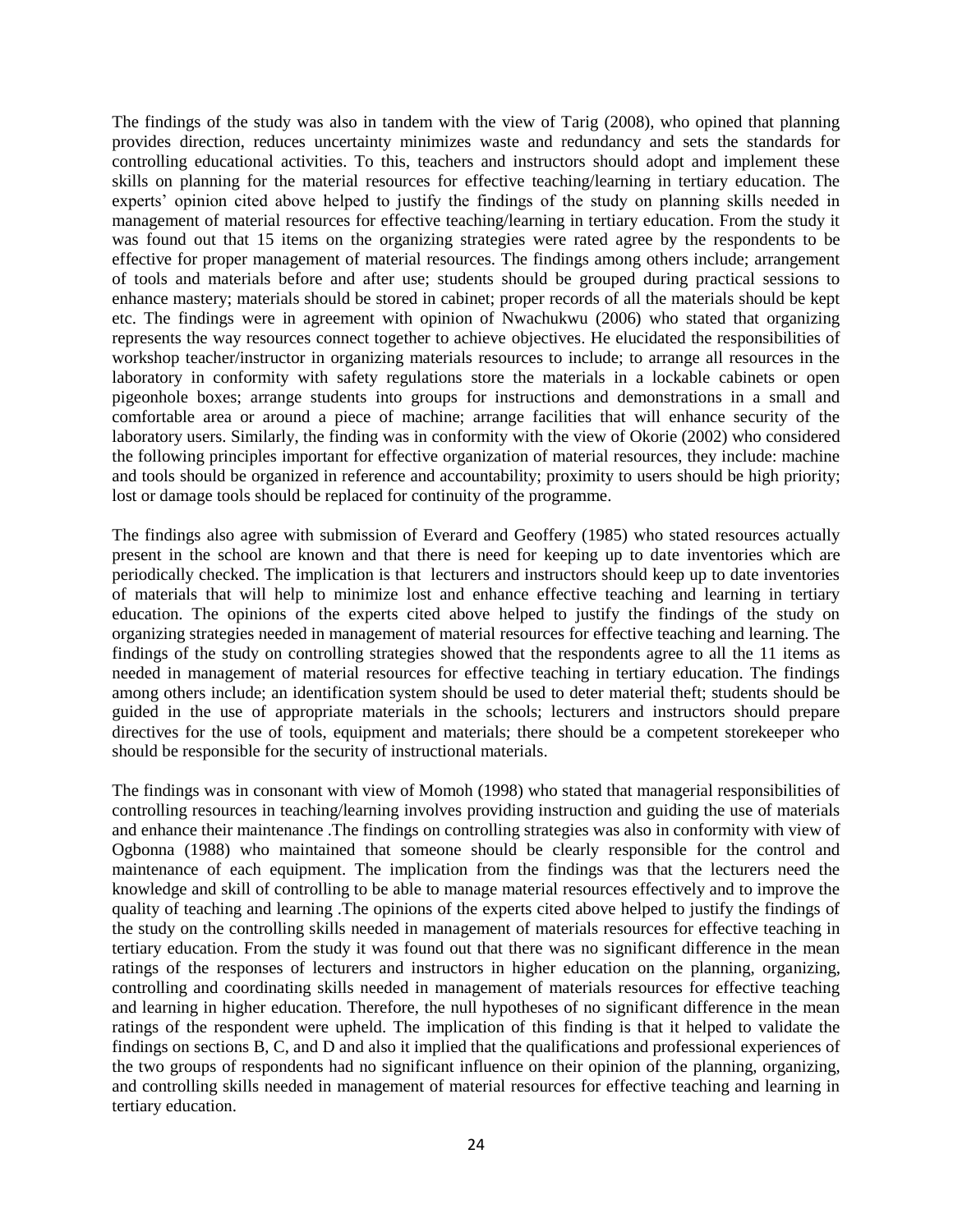## **CONCLUSION**.

The scope and importance of tertiary education have changed significantly. Many years ago tertiary education, which was more commonly referred to as higher education, was what happened in universities. This largely covered teaching and learning requiring high level conceptual and intellectual skills in the humanities, sciences and social sciences, the preparation of students for entry to a limited number of professions such as medicine, engineering, law, etc. and disinterested advanced research and scholarship. Teaching and learning in tertiary education is heavily dependent on availability and proper utilization of material resources. Education activities cannot be carried out effectively without material resources which must be adequate in number and quality. The available material resources are poorly managed and this hampers deserved teaching/learning activities in the school. Effectiveness could be achieved in teaching/learning if there should be judicious management of material resources. To make contribution in this direction, the study explore at material resource management strategies for effective teaching in higher education. The study therefore, made the following contribution to knowledge and management of material resources:

- 1. It has provided information to lecturers and instructors on management strategies for effective teaching in tertiary education.
- 2. It has provided information on material resource management to different state government in South-South of Nigeria. The information could be package into lecturers and instructors to enhance their effective teaching in higher education.

From the findings that also emanated from the study, it was concluded that the acquisition of the identified skills in planning, organizing, controlling and coordinating the use of material resources in teaching /learning in tertiary education in the state will enhance the achievement of the stated objectives tertiary education in the state

## **RECOMMENDATIONS**

Based on the findings of the study, the following recommendations were made.

- 1. State governments through the ministry of education should package the management strategies in managing material resources into workshop materials and organize workshop on them for classrooms and workshop in order to impart skills on students.
- 2. Lecturers and instructors should implement the knowledge gained in the resources material management skills for improving the competencies of teachers and instructors
- 3. The curriculum planners should emphasize management of material resources in the curriculum of tertiary education through accreditation
- 4. The educational administrators in the state implement the knowledge gained in the resources material management skills for improving should ensure that lecturers are skilled in planning, organizing, controlling and coordinating of the use of material resources tertiary education in the state.
- 5. School administrators should be encouraged to develop methods of prudent material resource management to increase their efficiency in tertiary education.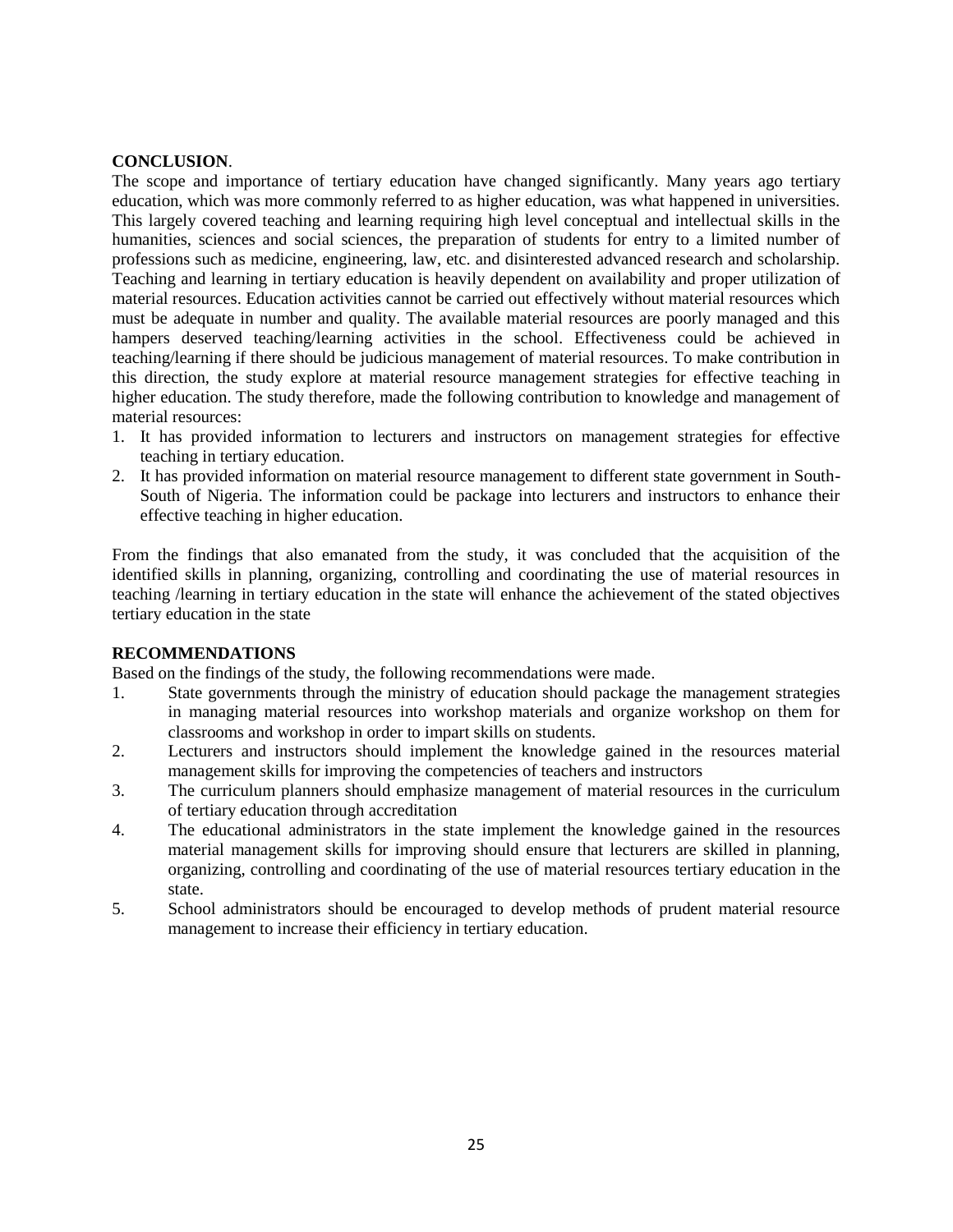#### **REFERENCES**

- Abdulkareem, A. Y and Fasasi, Y. A. (2013). Management of educational facilities in Nigerian schools: The roles of Administrators and inspectors. Unpublished Article, Department of Educational Management, University of Ilorin, Ilorin, Nigeria .
- Adetoro, S. O. (2011). Strategies for Improving the Resource Management in Education. *Journal of Educational Management*. 13 (4), 134 – 147.
- Aigboje, C.D. (2007) Head teachers' perception of adequacy of the facilities provided for the implementation of Universal Basic Education (UBE) in Nigerian primary schools. Journal of Applied Research in Education 5(1), 58- 66
- Adebesim, J.B (2003). *Technology Education. In a democratic Nigeria*. National Association of Teachers of technology.
- Adeboyeje, R.A (2000). A practical approach to effective utilization and maintenance of physical facilities in secondary schools. In J.O. Fadipe & E.E. Oluchukwu (Eds.). Educational planning and administration in the 21st century. Ondo: NIEPA. 88-103
- Adesina, A. S. (2004). The need for evaluation of educational resources in schools. *A paper presented at International Conference on Education and the Realization of Millennium Development Goals (MDGs) in Africa*, held at Mekelle University, Ethiopia from 14th – 18th October, 2004

Adesina, S. (2006) Secondary Education in Nigeria, Ife, University of Ife Press.

.

Adeotun, P.A. (2004) Material Resource Management Ibadan, Vantage Publishers International.

Adetoro, S. O. (2011). Strategies for Improving the Resource Management in Education. *Journal of Educational Management*. 13 (4), 134 – 147.

- Aigboje, C.D. (2007) Head teachers' perception of adequacy of the facilities provided for the implementation of Universal Basic Education (UBE) in Nigerian primary schools. Journal of Applied Research in Education 5(1). 58- 66.
- Amirizie, B. (2004). Contemporary Issues in School Operations, Owerr; Springfield Publishers.

Awotua-Efebo, E.B. (1999) Effective teaching: Theory and practice. Port Harcourt: paragrpahics.

Akindele, T. (2004) Material Resource Management, Ilesha; Ilesanmi Press

- Azubike, R.N (1993). Non-human Resources Management in Vocational Education: Problems and Issues. Nigerian Vocational Journal Vol. 6:90-96 .
- Bernstein, H. (2003) Schools for servitude, New York; Prentice Hill Inc.
- Chukwuani S.O. (1989). Management and Organizational Problems of Introductory Technology Workshops in the Junior Secondary School in Nkanu Local Government Area. (Unpublished Master Thesis) University of Nigeria, Nsukka.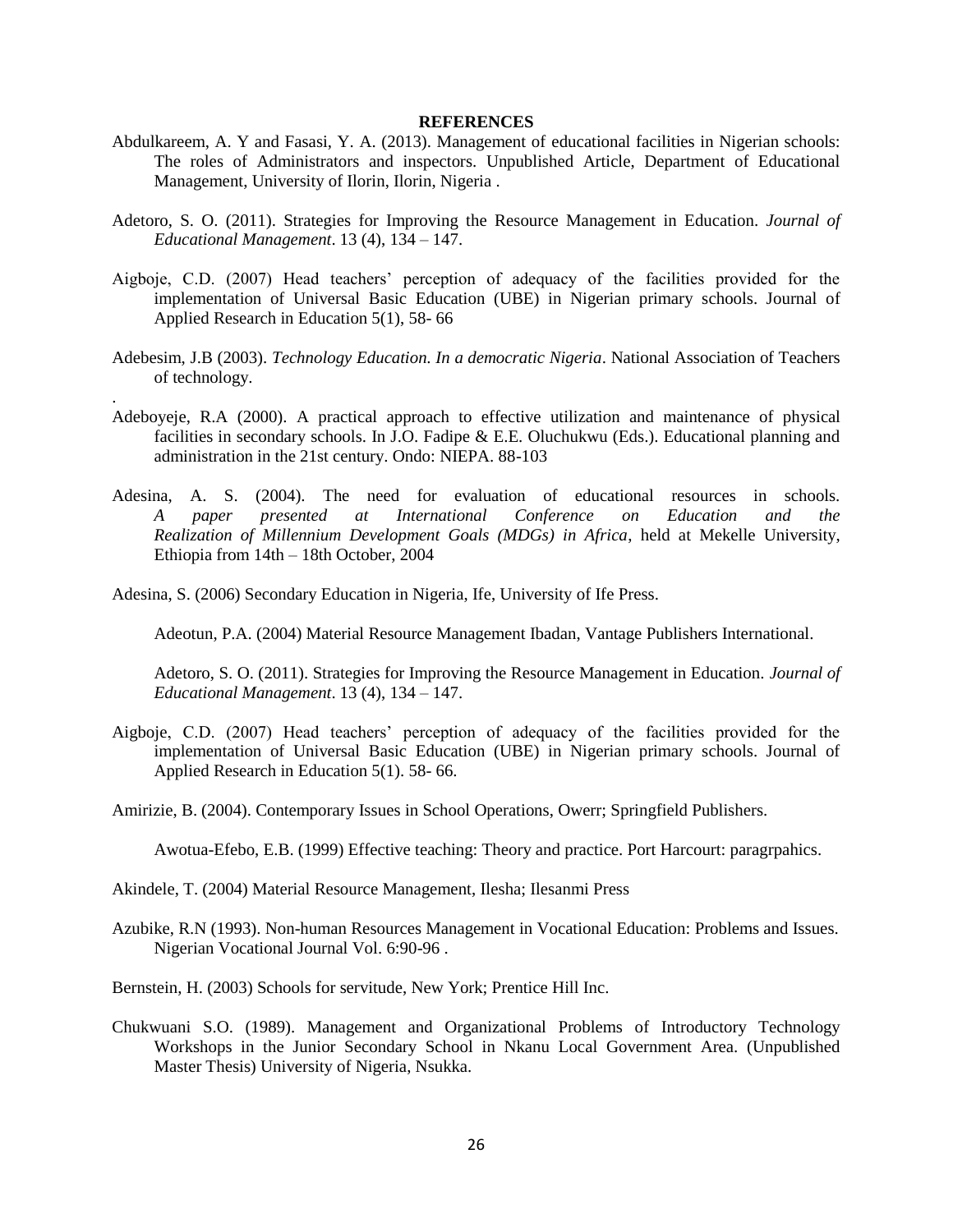Edoze ES (2010) Materials management and organizational effectiveness: A Study of Selected Telecommunication Firms in Delta State.

Ehiametalor, E. T. (2003). Educational Resource Management: Failure of the Past. Unpublished Report of UNICEF Project, University of Benin, 18th September, 2003

- Ejiogu, A. (2009) Landmarks in Nigeria Education, Lagos; Joja Publishers
- Ezeji S.C. O.A. (2001). Basic Principles of Research in Education. Enugu: Cheston Agency Ltd.
- Fayol, H. Max, W., & Bernard, C. (1961). Management theory. Management/Administration. http://bizcovering.com/management/ Federal Republic of Nigeria (FRN) (2004). *National Policy on Education*. Abuja: Ministry of Education.
- Ivowi, M.O (1996). Towards Effective Management and Utilization of Laboratory Resources. Education today. Yaba Lagos: NERDC 5:19-22.
- Knezevich, F. (2006) The School, London, Macmillian Publishers.

Nakpodia, E. D. (2010). Human Resource Management in School Administration in Delta State Nigeria. *Journal of Social Science,* 23 (3): 179-187.

- Nwachukwu C.E. (2006). Designing Appropriate Methodology in Vocational and Technical Education for Nigeria. Nsukka University Trust Publishers.
- Odigbo, C.I (1999). A New Approach to Educational Administration Planning and Supervision. Onitsha: Cape Publishers International Ltd.
- Okafor, P.C. (2007). Assessment of Psychomotor Competencies Possessed by Final Year students of Technical Education for Self Reliance. (Unpublished Masters Theses). University of Benin.
- Okafor, W. (2006) The Model Schools Lagos, Unique Educational Pub.

Okolo, S.A. (2005) Modern Organizations; Lagos; Joja Publishers

- Okoro, O.M (1991). The National Policy on Education and the Objective of Vocational Teacher Education. UNN.
- Olaitan, S.O, Nwachukwu, C.E, Ali, A., Onyemachi, G.A, Igbo, C.A & Ekong, A.O (1999). Curriculum development education. Onitsha: Cape Publishers International Ltd.
- Onyemachi G.A (2004). Management skills required by teachers for improvement in operating woodwork laboratory in technical colleges of Abia and Enugu state. (Unpublished Masters Theses). University of Nigeria, Nsukka.
- Oranu, R.N. (1994). Implementation and constraint of technical and vocational education components at primary and secondary school levels. In the National policy on education. A paper of technical and vocational education and training in Nigeria presented to the national seminar.

Raymond A (2003) Basic Marketing Management. MC Graw Hill. New York.